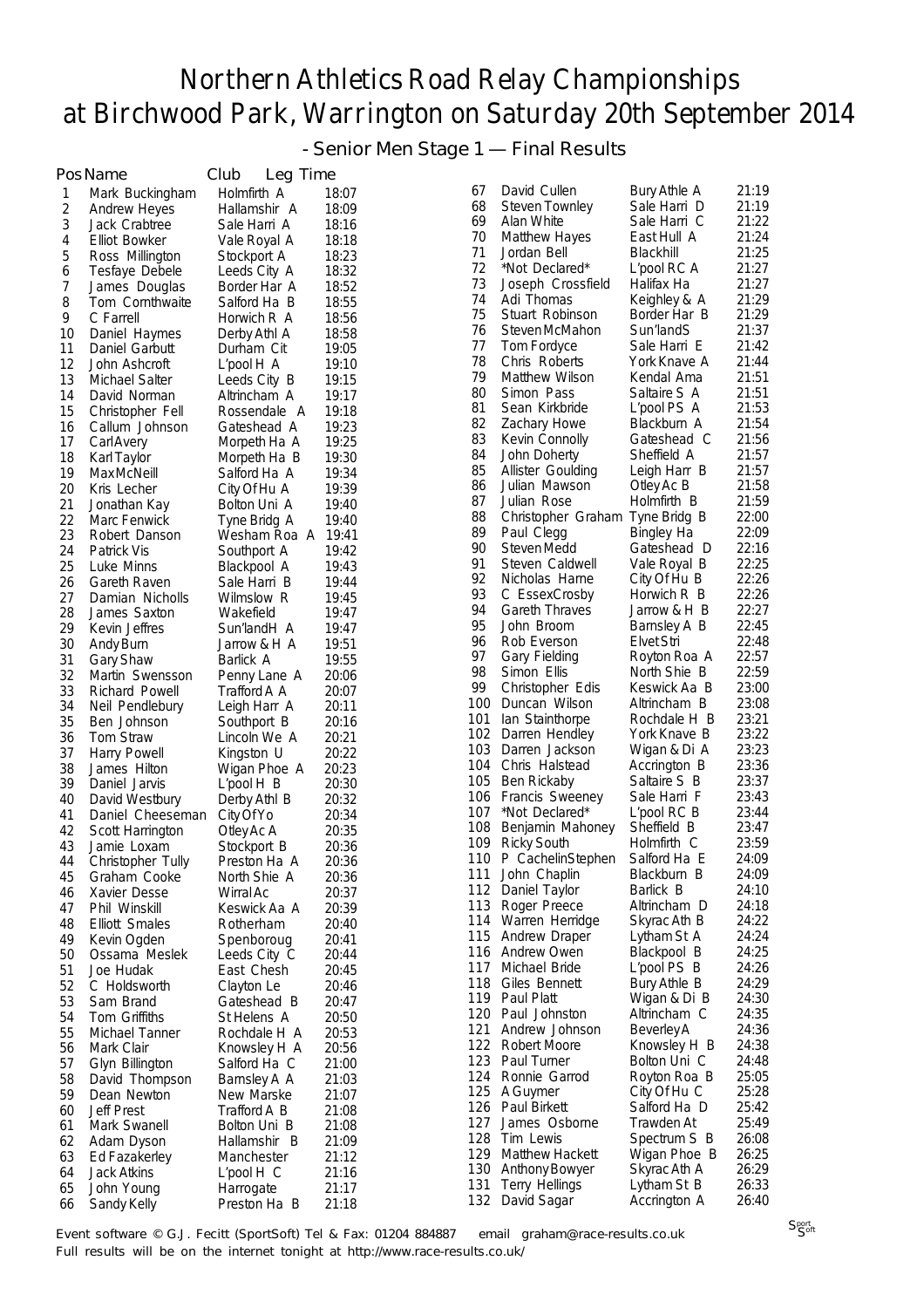| 133 Dean Atherton     | Wigan & Di C       | 26:43 |
|-----------------------|--------------------|-------|
| 134 Brian Hurst       | Jarrow & H C       | 26:46 |
| 135 Grahama Wilkinson | East Hull B        | 27:31 |
| 136 Andy Garnett      | Spectrum S A       | 27:34 |
| 137 Roland Bowness    | Salford Ha F       | 27:41 |
| 138 Richard Starkie   | Barlick C          | 27:51 |
| 139 Philip Leaver     | Wesham Roa B 27:53 |       |
| 140 Danny Teare       | Blackburn C        | 28:04 |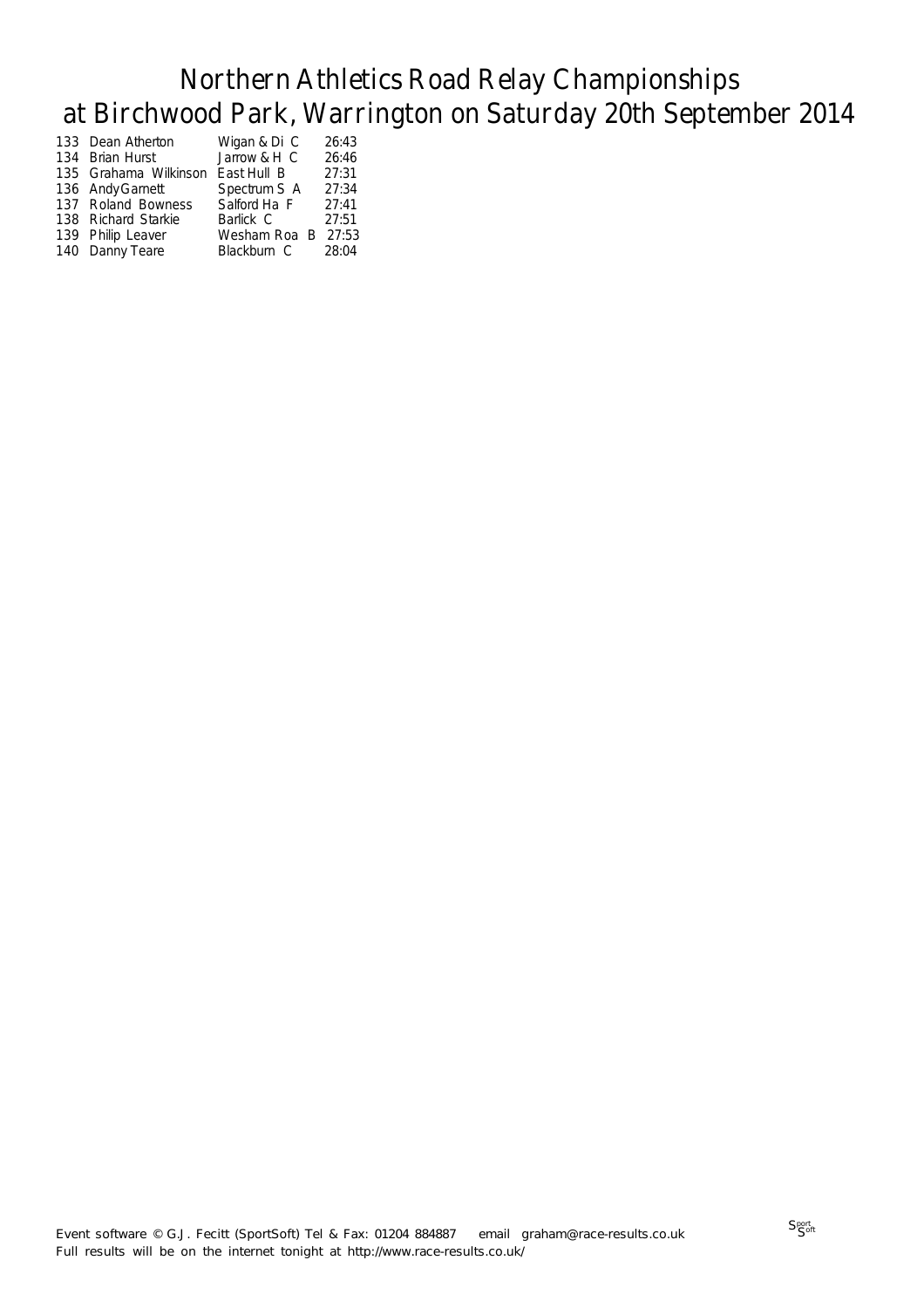- Senior Men Stage 2 — Final Results

|          | PosName                             | Club                        |                | Leg Time Cum Time Gain                                                                      |            |                                        |                             |                |                                                     |
|----------|-------------------------------------|-----------------------------|----------------|---------------------------------------------------------------------------------------------|------------|----------------------------------------|-----------------------------|----------------|-----------------------------------------------------|
| 1        | Charlie Hulson                      | Sale Harri A                | 18:54          | 37:10<br>2<br>$\qquad \qquad +$                                                             | 67         | Mark Wynne                             | L'pool PS A                 | 21:29          | 43:22<br>+ 14                                       |
| 2        | Jack Morris                         | Stockport A                 | 18:55          | 3<br>37:18<br>$\ddot{}$                                                                     | 68         | Robert Flannery                        | Sale Harri C                | 22:04          | 43:26<br>- 1<br>$^{+}$                              |
| 3        | Alan Buckley                        | Leeds City A                | 18:46          | 3<br>37:18<br>$+$                                                                           | 69         | Benjamin Coop                          | Bury Athle A                | 22:08          | $\overline{\phantom{0}}^2$<br>43:27                 |
| 4        | Chris Perry                         | Vale Royal A                | 19:30          | 37:48<br>$\Omega$                                                                           | 70         | lan Costello                           | St Helens A                 | 22:38          | 43:28<br>$-16$                                      |
| 5        | Tom Jenkins                         | Hallamshir A                | 19:49          | 37:58<br>3<br>$\Box$                                                                        | 71         | Jack Donnelly                          | Trafford A B                | 22:22          | 43:30<br>$-11$                                      |
| 6        | Richard Smith                       | Holmfirth A                 | 20:07          | 38:14<br>5<br>$\overline{\phantom{a}}$                                                      | 72         | Jerome Castelow                        | Halifax Ha                  | 22:04          | 43:31<br>$\overline{\phantom{0}}$<br>$^{+}$         |
| 7        | lan McBride                         | Salford Ha B                | 19:20          | 38:15<br>1<br>$\ddot{}$                                                                     | 73         | <b>Paul Attley</b>                     | Gateshead C                 | 21:36          | 43:32<br>$+10$<br>43:33<br>$-47$                    |
| 8        | Andrew Norman                       | Altrincham A                | 19:07          | 6<br>38:24<br>$\ddot{}$                                                                     | 74<br>75   | <b>Barry Archbold</b><br>Simon Collins | Wilmslow R<br>York Knave A  | 23:48<br>22:01 | 43:45<br>- 3<br>$^{+}$                              |
| 9        | <b>Alex Pilcher</b>                 | Derby Athl A                | 19:45          | 38:43<br>1<br>$\ddot{}$                                                                     | 76         | <b>Jonny Malley</b>                    | Gateshead D                 | 21:43          | 43:59<br>$+ 14$                                     |
| 10       | Ricky Challinor                     | L'pool H A                  | 19:48<br>20:07 | $\overline{2}$<br>38:58<br>$\ddot{}$<br>$\overline{4}$<br>38:59<br>$\overline{\phantom{a}}$ | 77         | <b>Steve Angus</b>                     | Border Har B                | 22:34          | 44:03<br>$-2$                                       |
| 11<br>12 | Kevin Bell<br><b>Tarus Elly</b>     | Border Har A                | 19:26          | 39:00<br>7<br>$+$                                                                           | 78         | David Johnson                          | Tyne Bridg B                | 22:06          | 44:06<br>$+10$                                      |
| 13       | Jed Marshall                        | Salford Ha A<br>Gateshead A | 19:48          | 3<br>39:11<br>$\ddot{}$                                                                     | 79         | Nicholas Whittle                       | Sale Harri D                | 22:48          | 44:07<br>$-11$                                      |
| 14       | Nick Leigh                          | Horwich R A                 | 20:16          | 5<br>39:12<br>$\Box$                                                                        | 80         | David Motley                           | Clayton Le                  | 23:26          | $-28$<br>44:12                                      |
| 15       | Nathan Shrubb                       | Morpeth Ha A                | 19:48          | 39:13<br>2<br>$\qquad \qquad +$                                                             | 81         | Glen Savage                            | Sale Harri E                | 22:31          | 44:13<br>$-4$                                       |
| 16       | Joseph Johnston                     | Rossendale A                | 19:58          | 39:16<br>1<br>÷,                                                                            | 82         | Patrick Duffy                          | Blackhill                   | 22:58          | $-11$<br>44:23                                      |
| 17       | Tom Lancashire                      | Bolton Uni A                | 19:59          | $\overline{4}$<br>39:39<br>$^{+}$                                                           | 83         | Jamie Dilasser                         | Harrogate                   | 23:07          | 44:24<br>$-18$                                      |
| 18       | Ryan Stephenson                     | Morpeth Ha B                | 20:12          | 39:42<br>$\Omega$                                                                           | 84         | Gareth Pritchard                       | Elvet Stri                  | 21:40          | $+ 12$<br>44:28                                     |
| 19       | Chris Livesey                       | Preston Ha A                | 19:10          | 25<br>39:46<br>$^+$                                                                         | 85         | Ross Butcher                           | North Shie B                | 21:30          | $+ 13$<br>44:29                                     |
| 20       | Dominic Easter                      | Leeds City B                | 20:35          | 7<br>39:50<br>$\overline{\phantom{a}}$                                                      | 86         | Stephen Potter                         | Kendal Ama                  | 22:56          | 44:47<br>$\overline{7}$<br>$\blacksquare$           |
| 21       | Jack Nixon                          | Stockport B                 | 19:38          | $+22$<br>40:14                                                                              | 87         | *Not Declared*                         | Otley Ac B                  | 23:00          | 44:58<br>$\overline{\phantom{0}}$                   |
| 22       | Shane Robinson                      | Lincoln We A                | 19:55          | $+ 14$<br>40:16                                                                             | 88         | David Alderson                         | Altrincham B                | 21:55          | $+ 12$<br>45:03                                     |
| 23       | Richard Shearer                     | Southport A                 | 20:42          | $\mathbf{1}$<br>40:24<br>$\ddot{}$                                                          | 89         | E Costello                             | Wesham Roa A                | 25:32          | 45:13<br>- 66                                       |
| 24       | James Wignall                       | Sale Harri B                | 20:42          | 2<br>40:26<br>$\qquad \qquad +$                                                             | 90         | Gareth Ward                            | Saltaire S A                | 23:27          | 45:18<br>$-10$                                      |
| 25       | Brendan McMillan                    | Jarrow & H A                | 20:40          | 40:31<br>5<br>$\ddot{}$                                                                     | 91         | <b>Andy Gibbons</b>                    | Bingley Ha                  | 23:14          | 45:23<br>2<br>$\Box$                                |
| 26       | J WoodcockShaw                      | Spenboroug                  | 19:52          | 40:33<br>23<br>$^{+}$                                                                       | 92         | David Brooksbank                       | Barnsley A B                | 22:43          | 3<br>45:28<br>$\ddot{}$                             |
| 27       | Jamie Webb                          | $L'$ pool $H$ $B$           | 20:05          | 40:35<br>$+ 12$                                                                             | 93         | Tom Armstrong                          | Vale Royal B                | 23:09          | 45:34<br>2<br>$\overline{\phantom{a}}$              |
| 28       | Stephen Makin                       | Wigan Phoe A                | 20:15          | 40:38<br>$+ 10$                                                                             | 94<br>95   | Stephen Nicholls                       | Wigan & Di A                | 22:50<br>23:48 | 9<br>46:13<br>$^{\mathrm{+}}$<br>46:14<br>÷,        |
| 29       | Daniel Lawton                       | Trafford A A                | 20:34          | $\overline{4}$<br>40:41<br>$\ddot{}$                                                        | 96         | David Jackson<br>David Leese           | Horwich R B<br>York Knave B | 22:58          | 2<br>46:20<br>6                                     |
| 30       | John Morley                         | Tyne Bridg A                | 21:07          | 8<br>40:47<br>$\blacksquare$                                                                | 97         | Kai Sunman                             | Holmfirth C                 | 22:22          | $^{\mathrm{+}}$<br>$+ 12$<br>46:21                  |
| 31       | Daniel Johnson                      | Gateshead B                 | 20:01          | 40:48<br>$+22$                                                                              | 98         | Shane Reading                          | Royton Roa A                | 23:30          | 46:27<br>- 1<br>$\overline{\phantom{a}}$            |
| 32       | Michael Dawson                      | North Shie A                | 20:17<br>21:19 | 40:53<br>$+13$<br>- 13                                                                      | 99         | Adam Follett                           | Sheffield B                 | 23:16          | 9<br>47:03<br>$^{\mathrm{+}}$                       |
| 33<br>34 | James Pearson<br><b>Nick Treitl</b> | City Of Hu A<br>Barlick A   | 21:04          | 40:58<br>40:59<br>3<br>$\overline{\phantom{a}}$                                             | 100        | Joe Greenwood                          | Lytham St A                 | 22:43          | $+ 15$<br>47:07                                     |
| 35       | Sam Stead                           | Keswick Aa A                | 20:24          | $+ 12$<br>41:03                                                                             | 101        | Michael Petersen                       | City Of Hu B                | 24:42          | 47:08<br>9<br>$\Box$                                |
| 36       | Thomas Kneller                      | Leigh Harr A                | 20:56          | $\overline{2}$<br>41:07<br>$\overline{\phantom{a}}$                                         | 102        | Andrew Thornton                        | Jarrow & H B                | 24:43          | 8<br>47:10<br>$\overline{\phantom{a}}$              |
| 37       | Stephen Tilford                     | Wakefield                   | 21:28          | 9<br>41:15<br>$\overline{\phantom{a}}$                                                      | 103        | Andrew Carson                          | Barlick B                   | 23:05          | 9<br>47:15<br>$^{\mathrm{+}}$                       |
| 38       | Dale Higham                         | Penny Lane A                | 21:13          | 6<br>41:19<br>$\overline{\phantom{a}}$                                                      | 104        | Roger Alsop                            | Salford Ha D                | 21:35          | 47:17<br>$+22$                                      |
| 39       | Robert Hughes                       | Salford Ha C                | 20:25          | 41:25<br>$+ 18$                                                                             | 105        | LeeMichael Roe                         | Keswick Aa B                | 24:20          | 47:20<br>6                                          |
| 40       | Steven Duffy                        | Sun'landH A                 | 21:40          | 41:27<br>$-11$                                                                              | 106        | C CraigJackson                         | Skyrac Ath A                | 21:20          | $+24$<br>47:49                                      |
| 41       | Charles Pascoe                      | New Marske                  | 20:21          | 41:28<br>18<br>$^{+}$                                                                       | 107        | Adam Weightman                         | Blackpool B                 | 23:29          | 47:54<br>9<br>$^{\mathrm{+}}$                       |
| 42       | *Not Declared*                      | L'pool RC A                 | 20:06          | 30<br>41:33<br>$+$                                                                          | 108        | *Not Declared*                         | L'pool RC B                 | 24:19          | 48:03<br>-1<br>÷,                                   |
| 43       | Rhian Hastey                        | Rotherham                   | 20:56          | 41:36<br>5<br>$+$                                                                           | 109        | Alistair Kell                          | Sale Harri F                | 24:37          | 3<br>48:20<br>$\overline{\phantom{a}}$              |
| 44       | Adam Walker                         | Durham Cit                  | 22:32          | 41:37<br>33                                                                                 |            | 110 Nick Walsh                         | Rochdale H B                | 25:15          | 48:36<br>Q                                          |
| 45       | lain Lynn                           | City Of Yo                  | 21:11          | $\overline{4}$<br>41:45<br>$\sim$                                                           | 111        | Stephen Peacock                        | <b>Beverley A</b>           | 24:03          | 48:39<br>$+10$                                      |
| 46       | Liam Dunne                          | Otley Ac A                  | 21:10          | 41:45<br>$\overline{4}$<br>$\mathcal{L}_{\mathcal{A}}$                                      | 112        | Tony Battersby                         | Leigh Harr B                | 26:53          | 48:50<br>$-27$                                      |
| 47       | Darren Newbould                     | Hallamshir B                | 20:37          | $41:46 + 15$                                                                                | 113        | lan Jones<br>Andrew Bush               | Saltaire S B                | 25:18<br>25:24 | 48:55<br>- 8<br>49:00<br>$-10$                      |
| 48       | Liam Craine                         | Blackpool A                 | 22:04          | $-23$<br>41:47                                                                              | 114<br>115 | Allan Hartley                          | Accrington B<br>Blackburn B | 25:22          | 49:31<br>$\overline{4}$<br>$\overline{\phantom{a}}$ |
| 49       | Samuel Hassall                      | Derby Athl B                | 21:18          | 41:50<br>9<br>$\overline{\phantom{a}}$                                                      | 116        | Nick Lyles                             | Skyrac Ath B                | 25:10          | 49:32<br>$\overline{2}$<br>$\Box$                   |
| 50       | Alan Ashton<br>Neil Hirst           | L'pool H C                  | 20:59          | $42:15 + 14$<br>$\overline{4}$                                                              | 117        | Paul Bryers                            | Wigan & Di B                | 25:05          | 49:35<br>$\overline{2}$<br>$+$                      |
| 51<br>52 | Thomas White                        | Rochdale H A                | 21:24<br>21:23 | 42:17<br>$\ddot{}$<br>42:26<br>6<br>$\qquad \qquad +$                                       | 118        | Sean Cordell                           | Salford Ha E                | 25:28          | 49:37<br>8<br>$\Box$                                |
| 53       | Matthew Goddard                     | Barnsley A A<br>Southport B | 22:13          | $-18$<br>42:29                                                                              | 119        | Graham Taylor                          | Knowsley H B                | 25:08          | 49:46<br>3<br>$+$                                   |
| 54       | Tom McGuinness                      | East Chesh                  | 21:54          | 42:39<br>3<br>$\Box$                                                                        | 120        | Paul Gallagher                         | Accrington A                | 23:16          | 49:56<br>$+12$                                      |
| 55       | Nigel Sisson                        | East Hull A                 | 21:20          | 42:44<br>$+15$                                                                              | 121        | Rob Granby                             | Bury Athle B                | 26:01          | 50:30<br>-3<br>$\sim$                               |
| 56       | Sam Williams                        | Preston Ha B                | 21:28          | 42:46<br>+ 10                                                                               | 122        | Chris Pickford                         | Bolton Uni C                | 26:11          | 50:59<br>$\overline{1}$<br>$+$                      |
| 57       | Will Smith                          | Keighley & A                | 21:18          | $42:47 + 17$                                                                                | 123        | David Anderson                         | Altrincham D                | 26:54          | 51:12<br>$-10$                                      |
| 58       | Andrew Powell                       | Sun'landS                   | 21:16          | $+18$<br>42:53                                                                              | 124        | Michael Jackson                        | East Hull B                 | 23:55          | 51:26<br>$+ 11$                                     |
| 59       | Neil Cosgrove                       | Knowsley H A                | 22:04          | 43:00<br>3<br>$\Box$                                                                        | 125        | Matthew Kilburn                        | Royton Roa B                | 26:39          | 51:44<br>$\overline{1}$<br>÷,                       |
| 60       | Daniel Shaw                         | Bolton Uni B                | 21:54          | 43:02<br>$+$<br>$\mathbf{1}$                                                                | 126        | Michael Thornton                       | Jarrow & H C                | 25:06          | 51:52<br>8<br>$+$                                   |
| 61       | <b>Richard Davies</b>               | Wirral Ac                   | 22:27          | $-15$<br>43:04                                                                              | 127        | Ben McMullen                           | Wigan Phoe B                | 25:42          | 52:07<br>$\overline{2}$<br>$\ddot{}$                |
| 62       | J TaylorBrown                       | Kingston U                  | 22:45          | $-25$<br>43:07                                                                              | 128        | Albert DeJong                          | Spectrum S A                | 25:53          | 53:27<br>8<br>$^{\mathrm{+}}$                       |
| 63       | Shaun Livesey                       | Blackburn A                 | 21:14          | $+ 19$<br>43:08                                                                             | 129        | Richard Harrison                       | City Of Hu C                | 28:10          | 53:38<br>4                                          |
| 64       | Samuel Convery                      | Leeds City C                | 22:24          | 43:08<br>$-14$                                                                              | 130        | <b>Stanley Curran</b>                  | Salford Ha F                | 26:35          | 54:16<br>7<br>$^+$                                  |
| 65       | Joe Fowler                          | Sheffield A                 | 21:14          | + 19<br>43:11                                                                               | 131        | Scott McKenzie                         | Trawden At                  | 28:42          | 54:31<br>4<br>$\blacksquare$                        |
| 66       | Philip Hewitt                       | Holmfirth B                 | 21:18          | $43:17 + 21$                                                                                |            | 132 Richard Storey                     | Lytham St B                 | 28:19          | 54:52<br>1<br>$\blacksquare$                        |

Event software © G.J. Fecitt (SportSoft) Tel & Fax: 01204 884887 email graham@race-results.co.uk Full results will be on the internet tonight at http://www.race-results.co.uk/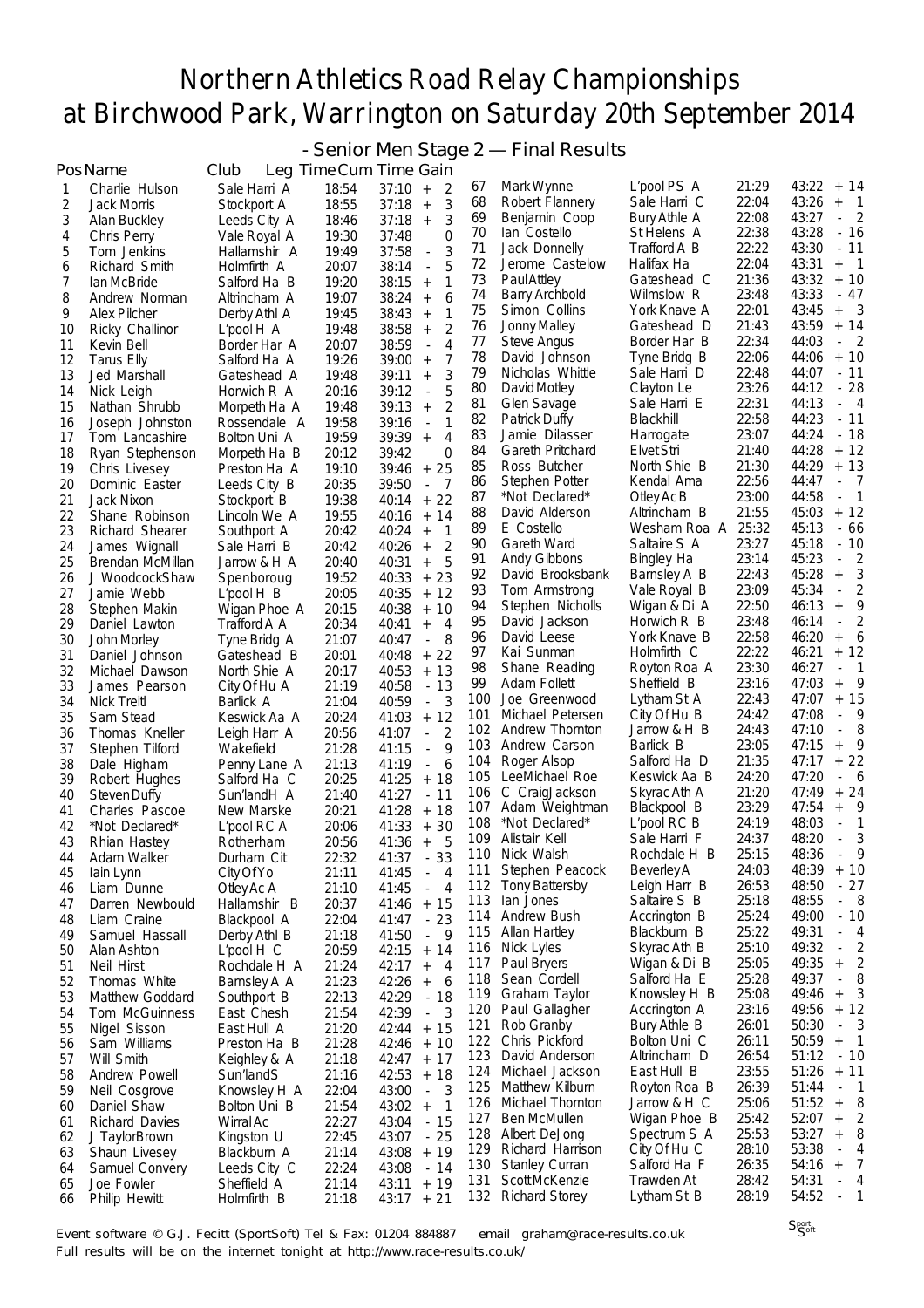|     | 133 Andrew Parker             | Altrincham C | 31:25 | 56:00   |           | 13 |
|-----|-------------------------------|--------------|-------|---------|-----------|----|
| 134 | Bob Jackson                   | Barlick C    | 28:26 | 56:17   | $\ddot{}$ | 4  |
|     | 135 Stuart Holding            | Wigan & Di C | 30:24 | 57:07   | ÷,        | -2 |
|     | 136 Peter Cooke               | Wesham Roa B | 30:58 | 58:51   | $+$       | 3  |
|     | 137 David Morris              | Blackburn C  | 33:57 | 1:02:01 | $+$       | 3  |
|     | Fastest runners over stage 2: |              |       |         |           |    |
|     | 1 Alan Buckley                | Leeds City A | 18:46 |         |           |    |
|     | 2 Charlie Hulson              | Sale Harri A | 18:54 |         |           |    |
|     | 3 Jack Morris                 | Stockport A  | 18:55 |         |           |    |
|     | 4 Andrew Norman               | Altrincham A | 19:07 |         |           |    |
|     | 5 Chris Livesey               | Preston Ha A | 19:10 |         |           |    |
|     | 6 Ian McBride                 | Salford Ha B | 19:20 |         |           |    |
|     | 7 Tarus Elly                  | Salford Ha A | 19:26 |         |           |    |
|     | 8 Chris Perry                 | Vale Royal A | 19:30 |         |           |    |
|     | 9 Jack Nixon                  | Stockport B  | 19:38 |         |           |    |
|     | 10 Alex Pilcher               | Derby Athl A | 19:45 |         |           |    |
|     |                               |              |       |         |           |    |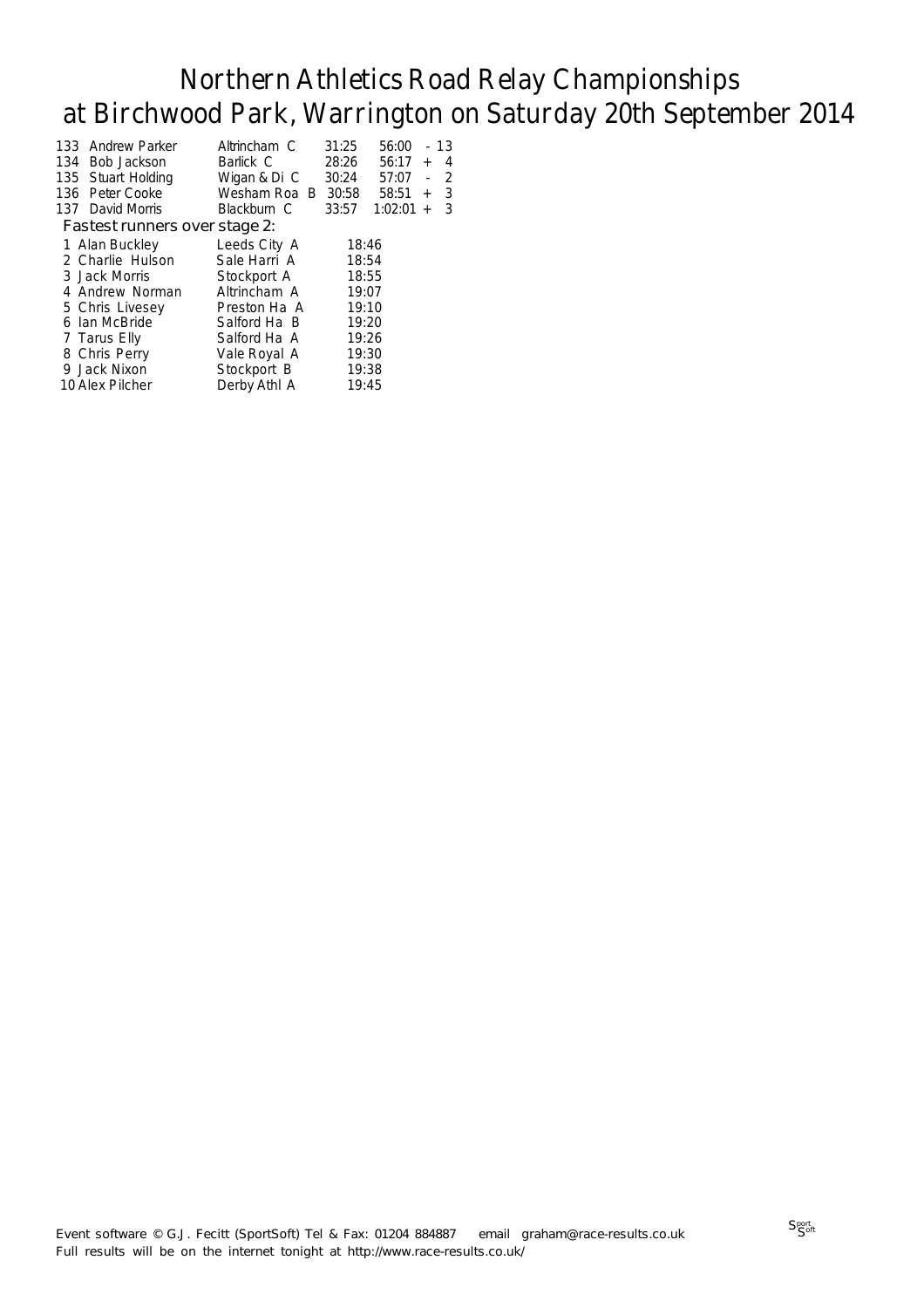- Senior Men Stage 3 — Final Results

|          | PosName                            | Club                         |                | Leg Time Cum Time Gain                                       | 67         | Richard Ostell                           | Gateshead D                       | 21:52          | $1:05:51 +$<br>- 9                                          |
|----------|------------------------------------|------------------------------|----------------|--------------------------------------------------------------|------------|------------------------------------------|-----------------------------------|----------------|-------------------------------------------------------------|
| 1        | Derek Hawkins                      | Leeds City A                 | 18:23          | 55:41<br>$+$<br>2                                            | 68         | Jeremy Bygrave                           | Wilmslow R                        | 22:31          | $1:06:04 +$<br>6                                            |
| 2        | Jack Martin                        | Stockport A                  | 18:35          | 55:53<br>0                                                   | 69         | <b>Bryn Davies</b>                       | Bury Athle A                      | 22:38          | 1:06:05<br>0                                                |
| 3        | <b>Matthew Barnes</b>              | Sale Harri A                 | 19:05          | 2<br>56:15<br>$\overline{\phantom{a}}$                       | 70         | Lindsay Toulson                          | York Knave A                      | 22:25          | 5<br>$1:06:10 +$                                            |
| 4        | Mohammed AbuRezeg Altrincham A     |                              | 18:39          | 57:03<br>4<br>$^{+}$                                         | 71         | Eden Whitelaw                            | Halifax Ha                        | 22:49          | $1:06:20 +$<br>1                                            |
| 5        | Dave Archer                        | Hallamshir A                 | 19:55          | 57:53<br>0                                                   | 72         | Andrew Wilson                            | St Helens A                       | 22:55          | 2<br>1:06:23<br>$\overline{\phantom{a}}$                    |
| 6        | Matthew Sheen                      | Vale Royal A                 | 20:17          | 2<br>58:05<br>÷                                              | 73         | Scott Smith                              | Holmfirth B                       | 23:16          | 7<br>1:06:33<br>$\overline{\phantom{a}}$                    |
| 7        | Nathan Kilcourse                   | Salford Ha B                 | 19:55          | 58:10<br>0                                                   | 74         | Michael Lyth                             | New Marske                        | 25:09          | $1:06:37 - 33$                                              |
| 8<br>9   | Andrew Wiles<br>Ben Ridell         | Morpeth Ha A<br>Salford Ha A | 19:09<br>19:26 | 7<br>58:22<br>$\qquad \qquad +$<br>3<br>58:26                | 75         | Elton Davies                             | Sale Harri E                      | 22:39          | $1:06:52 +$<br>- 6                                          |
| 10       | Ben Russell                        | $L'$ pool $H$ A              | 19:29          | $\ddot{}$<br>58:27<br>0                                      | 76         | John Hurse                               | Tyne Bridg B                      | 22:54          | 2<br>$1:07:00 +$                                            |
| 11       | Peter Brookes                      | Holmfirth A                  | 20:23          | 58:37<br>5<br>$\overline{a}$                                 | 77<br>78   | Declan Munnelly                          | Sun'landS                         | 24:11<br>25:11 | $1:07:04 - 19$<br>$1:07:40 - 25$                            |
| 12       | Conrad Franks                      | Gateshead A                  | 19:52          | 1<br>59:03<br>$^{+}$                                         | 79         | Steven Wilkinson<br>Peter Abraham        | Southport B<br>Altrincham B       | 22:41          | $1:07:44 + 9$                                               |
| 13       | Joe Mercer                         | Horwich R A                  | 20:05          | 59:17<br>1<br>$\! + \!$                                      | 80         | Gareth Melvin                            | Border Har B                      | 23:44          | 3<br>1:07:47 -                                              |
| 14       | Jamie Flecther                     | Derby Athl A                 | 20:39          | 5<br>59:22<br>$\overline{a}$                                 | 81         | Melvin Carr                              | North Shie B                      | 23:19          | $1:07:48 +$<br>4                                            |
| 15       | <b>Zak Miller</b>                  | Trafford A A                 | 18:53          | 59:34<br>14<br>$^{\mathrm{+}}$                               | 82         | Keith Littlewood                         | Barnsley A B                      | 22:38          | $1:08:06 + 10$                                              |
| 16       | Robert Webb                        | Rossendale A                 | 20:19          | 59:35<br>0                                                   | 83         | Till Sawala                              | Elvet Stri                        | 23:38          | $1:08:06 +$<br>$\overline{1}$                               |
| 17       | James Tartt                        | Southport A                  | 19:21          | 6<br>$59:45 +$                                               | 84         | Alex Cran                                | Clayton Le                        | 23:56          | $1:08:08 -$<br>4                                            |
| 18       | Ross London                        | Border Har A                 | 21:12          | 7<br>1:00:11<br>$\overline{\phantom{a}}$                     | 85         | Graham Lake                              | Otley Ac B                        | 23:20          | 2<br>$1:08:18 +$                                            |
| 19       | Greg Cook                          | L'pool H B                   | 19:39          | 8<br>$1:00:14 +$                                             | 86         | Tim Bellwood                             | Saltaire S A                      | 23:13          | $1:08:31 +$<br>4                                            |
| 20<br>21 | Thomas Straughan                   | Morpeth Ha B<br>Preston Ha A | 20:38<br>20:41 | 2<br>1:00:20<br>$\overline{\phantom{a}}$<br>2<br>$1:00:27 -$ | 87         | Michael Harrington                       | Vale Royal B                      | 22:58          | $1:08:32 +$<br>6                                            |
| 22       | M Livingstone<br>Paul Green        | Sale Harri B                 | 20:15          | 2<br>$1:00:41 +$                                             | 88         | Luke Aston                               | Blackhill                         | 24:19          | $1:08:42 -$<br>6                                            |
| 23       | Leon Foster                        | Leeds City B                 | 20:54          | 3<br>1:00:44<br>$\overline{\phantom{a}}$                     | 89         | Chris Lowe                               | Royton Roa A                      | 22:42          | $1:09:09 +$<br>9                                            |
| 24       | Frazer Jardine                     | Bolton Uni A                 | 21:09          | 7<br>1:00:48<br>$\overline{\phantom{a}}$                     | 90<br>91   | <b>Garry Barnett</b><br>Steve Pennington | Wesham Roa A<br>Salford Ha D      | 23:57<br>22:07 | 1:09:10<br>-1<br>$\overline{\phantom{a}}$<br>$1:09:24 + 13$ |
| 25       | Joe Wilkinson                      | Lincoln We A                 | 20:37          | 3<br>1:00:53<br>$\overline{\phantom{a}}$                     | 92         | Chris Burgess                            | Wigan & Di A                      | 23:42          | $1:09:55 +$<br>2                                            |
| 26       | <b>Guy Bracken</b>                 | North Shie A                 | 20:13          | 6<br>$1:01:06 +$                                             | 93         | SimonAntony Denye                        | Lytham St A                       | 22:54          | $1:10:01 +$<br>7                                            |
| 27       | S Brown                            | Tyne Bridg A                 | 20:25          | 3<br>$1:01:12 +$                                             | 94         | James Rogers                             | City Of Hu B                      | 23:02          | 7<br>$1:10:10 +$                                            |
| 28       | George Lowry                       | Jarrow & H A                 | 20:43          | 3<br>$1:01:14 -$                                             | 95         | Martin Hawkins                           | Skyrac Ath A                      | 22:39          | $1:10:28 + 11$                                              |
| 29       | Robert Addey                       | Otley Ac A                   | 19:54          | $1:01:39 + 17$                                               | 96         | Rob Wynne                                | Keswick Aa B                      | 23:13          | 9<br>$1:10:33 +$                                            |
| 30       | lan Livesey                        | Barlick A                    | 20:52          | $1:01:51 +$<br>4                                             | 97         | lan Salkeld                              | Jarrow & H B                      | 23:25          | 5<br>$1:10:35 +$                                            |
| 31       | Gavin Neil                         | Gateshead B                  | 21:04          | 1:01:52<br>0                                                 | 98         | Tim Fletcher                             | Sheffield B                       | 23:55          | $1:10:58 +$<br>$\overline{\phantom{0}}$ 1                   |
| 32       | Tommy Henders                      | Leigh Harr A                 | 20:53          | $1:02:00 +$<br>4                                             | 99         | Mark Sullivan                            | Kendal Ama                        | 26:13          | $1:11:00 - 13$                                              |
| 33<br>34 | Simon Bolland<br>John Lloyd        | Spenboroug<br>Salford Ha C   | 21:34<br>21:03 | 7<br>$1:02:07 -$<br>5<br>$1:02:28 +$                         | 100        | Stefan Durkin                            | York Knave B                      | 24:44          | 1:11:04<br>$-4$                                             |
| 35       | Peter George                       | Keswick Aa A                 | 21:31          | 0<br>1:02:34                                                 | 101        | Eddie Hinchliffe                         | Holmfirth C                       | 25:03          | $1:11:24 - 4$                                               |
| 36       | Patrick Gardiner                   | East Chesh                   | 20:09          | $1:02:48 + 18$                                               | 102<br>103 | Derek Walkden<br>Aidan Raftery           | Barlick B<br>Sale Harri F         | 24:53<br>24:29 | $1:12:08 +$<br>1<br>- 6<br>$1:12:49 +$                      |
| 37       | Jake Walley                        | Blackpool A                  | 21:08          | $1:02:55 + 11$                                               | 104        | David Collins                            | Wigan & Di B                      | 23:41          | $1:13:16 + 13$                                              |
| 38       | Andrew Graham                      | Durham Cit                   | 21:20          | $1:02:57 +$<br>6                                             | 105        | John Indriks                             | Leigh Harr B                      | 24:37          | $1:13:27 +$<br>$\overline{7}$                               |
| 39       | Michael Barker                     | Sun'landH A                  | 21:34          | $1:03:01 +$<br>1                                             | 106        | Terence Westhead                         | Blackpool B                       | 25:54          | $1:13:48 +$<br>$\overline{\phantom{0}}$                     |
| 40       | Mark Spikings                      | City Of Hu A                 | 22:09          | 7<br>$1:03:07 -$                                             | 107        | Phillip Quibell                          | Salford Ha E                      | 24:30          | $1:14:07 + 11$                                              |
| 41       | Michael Fitzimmons                 | $L'$ pool $H$ $C$            | 21:07          | $1:03:22 +$<br>9                                             | 108        | Daniel Maynard                           | Blackburn B                       | 24:38          | 7<br>$1:14:09 +$                                            |
| 42       | Sam Johnson                        | Derby Athl B                 | 21:32          | 7<br>$1:03:22 +$                                             | 109        | *Not Declared*                           | $L'$ pool RC B                    | 26:47          | 1<br>1:14:50<br>$\overline{\phantom{a}}$                    |
| 43       | Philip Cooper                      | Hallamshir B                 | 21:38          | $1:03:24 +$<br>4                                             |            | 110 Darren Parker                        | Skyrac Ath B                      | 25:21          | $1:14:53 + 6$                                               |
| 44       | *Not Declared*                     | L'pool RC A                  | 21:52          | 2<br>1:03:25<br>$\overline{\phantom{a}}$                     | 111        | Adam Connell                             | <b>Bury Athle B</b>               | 24:24          | $1:14:54 + 10$                                              |
| 45<br>46 | William Ingram<br>Don McMillan     | Wakefield<br>City Of Yo      | 22:11<br>22:11 | $1:03:26 -$<br>8<br>1:03:56 -<br>1                           |            | 112 Phil Nichol                          | Altrincham D                      | 24:00          | $1:15:12 + 11$                                              |
| 47       | Sam Clegg                          | Rotherham                    | 22:22          | 1:03:58<br>4<br>$\sim$                                       | 113        | <b>Brian Moore</b>                       | Rochdale H B                      | 27:00          | $1:15:36 - 3$                                               |
| 48       | Darren Middleton                   | Barnsley A A                 | 21:34          | $1:04:00 +$<br>4                                             | 114        | <b>Tony Craig</b><br>Edward Lisney       | Knowsley H B                      | 26:11          | $1:15:57 + 5$                                               |
| 49       | Phillip Bennett                    | Rochdale H A                 | 21:55          | $1:04:12 +$<br>2                                             | 115        | 116 Mark Taylor                          | <b>Beverley A</b><br>Royton Roa B | 27:35<br>24:47 | $1:16:14 - 4$<br>$1:16:31 +$<br>9                           |
| 50       | Dan Whitlock                       | Preston Ha B                 | 21:38          | $1:04:24 +$<br>6                                             | 117        | Martin Wray                              | East Hull B                       | 25:23          | $1:16:49 + 7$                                               |
| 51       | Lawrence Eccles                    | Penny Lane A                 | 23:09          | $1:04:28 - 13$                                               | 118        | John Smithurst                           | <b>Bingley Ha</b>                 | 31:41          | $1:17:04 - 27$                                              |
| 52       | Phil Waterworth                    | Wigan Phoe A                 | 23:51          | $1:04:29 - 24$                                               | 119        | Neil Whitworth                           | Wigan Phoe B                      | 25:41          | $1:17:48 + 8$                                               |
| 53       | <b>Andrew Hess</b>                 | Kingston U                   | 21:37          | $1:04:44 +$<br>-9                                            | 120        | Iqbal Robun                              | Saltaire S B                      | 28:57          | $1:17:52 - 7$                                               |
| 54       | C Davies                           | Blackburn A                  | 21:39          | 9<br>$1:04:47 +$                                             | 121        | Mick Bowkley                             | Accrington B                      | 29:36          | $1:18:36 - 7$                                               |
| 55       | Stephen Doyle                      | Knowsley H A                 | 21:56          | $1:04:56 +$<br>4                                             |            | 122 Paul Abraham                         | Altrincham C                      | 22:58          | $1:18:58 + 11$                                              |
| 56       | Andy Buddery                       | Sheffield A                  | 21:57          | $1:05:08 +$<br>9                                             | 123        | Andrew Gaskell                           | Spectrum S A                      | 25:50          | $1:19:17 + 5$                                               |
| 57<br>58 | Jonathon Bride<br>Jonathan Johnson | L'pool PS A                  | 21:56<br>21:00 | $1:05:18 + 10$                                               | 124        | Michael Wakefield                        | Salford Ha F                      | 25:38          | $1:19:54 + 6$                                               |
| 59       | Stephen Coates                     | Harrogate<br>East Hull A     | 22:41          | $1:05:24 + 25$<br>1:05:25<br>$-4$                            | 125        | James Williamson                         | Trawden At                        | 27:06          | $1:21:37 + 6$                                               |
| 60       | Graham Marsland                    | Stockport B                  | 25:17          | $1:05:31 - 39$                                               |            | 126 Peter Blackledge                     | Accrington A                      | 31:42          | $1:21:38 - 6$                                               |
| 61       | Stephen Spence                     | Wirral Ac                    | 22:28          | 1:05:32<br>0                                                 | 127        | Ken Thompson<br>128 Michael Alexander    | Wigan & Di C<br>Barlick C         | 25:56<br>28:31 | $1:23:03 + 8$<br>$1:24:48 + 6$                              |
| 62       | <b>Andrew Cafferky</b>             | Bolton Uni B                 | 22:32          | $1:05:34 -$<br>2                                             |            | 129 Michael Edge                         | Wesham Roa B 27:20                |                | $1:26:11 +$<br>- 7                                          |
| 63       | James Porteous                     | Gateshead C                  | 22:03          | $1:05:35 + 10$                                               |            | 130 *Not Declared*                       | Blackburn C                       | 1:06:04        | $2:08:05 + 7$                                               |
| 64       | <b>Gareth Matthews</b>             | Sale Harri C                 | 22:10          | $1:05:36 +$<br>4                                             |            | Fastest runners over stage 3:            |                                   |                |                                                             |
| 65       | <b>Andrew Brett</b>                | Keighley & A                 | 22:59          | $1:05:46 -$<br>8                                             |            | 1 Derek Hawkins                          | Leeds City A                      | 18:23          |                                                             |
| 66       | <b>Andrew Mooney</b>               | Sale Harri D                 | 21:43          | $1:05:50 + 13$                                               |            | 2 Jack Martin                            | Stockport A                       | 18:35          |                                                             |

Event software © G.J. Fecitt (SportSoft) Tel & Fax: 01204 884887 email graham@race-results.co.uk Full results will be on the internet tonight at http://www.race-results.co.uk/

Sport Soft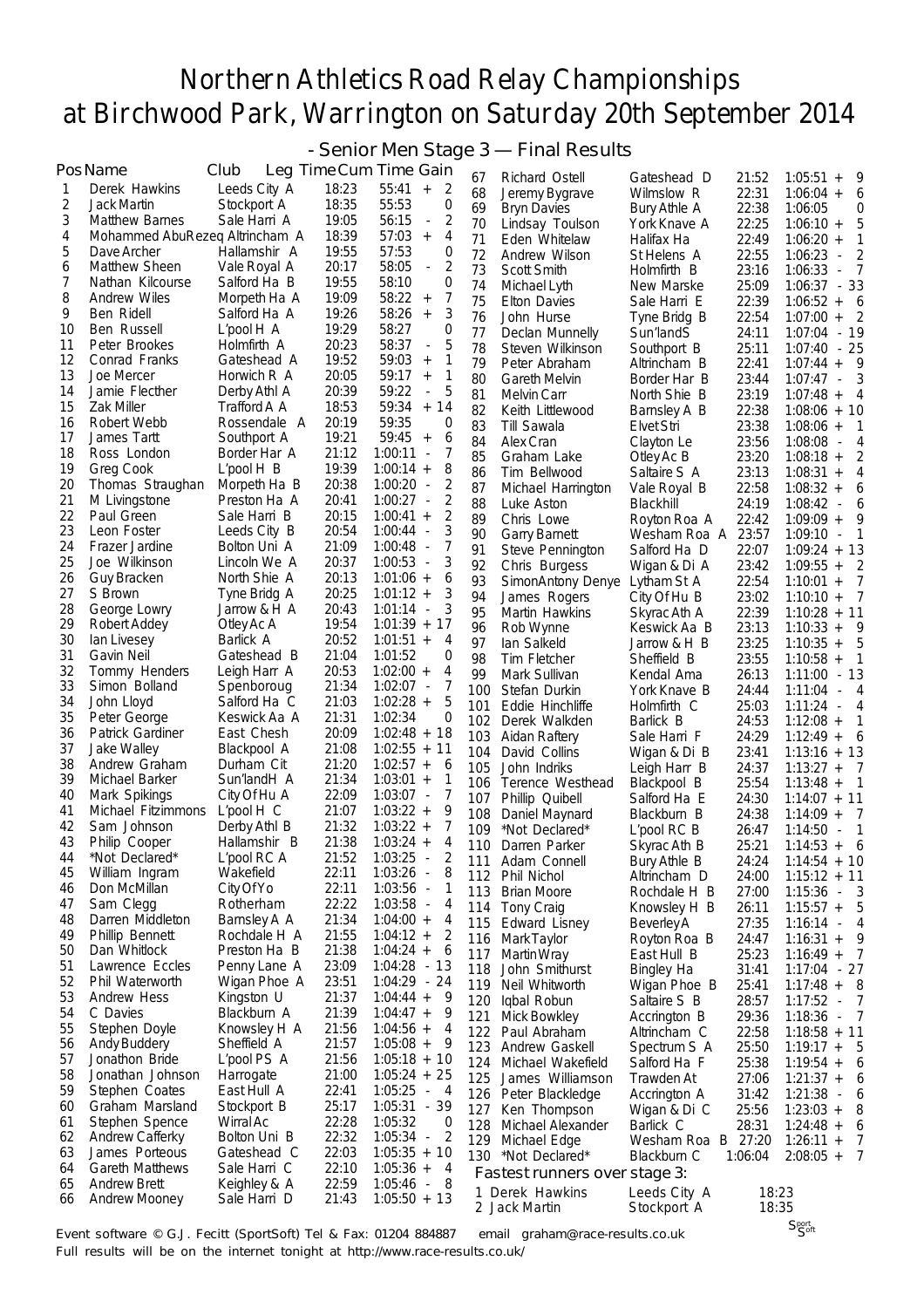- Senior Men Stage 4 — Final Results

|          | PosName                                                          | Club                            |                | Leg Time Cum Time Gain                                       |            |                                       |                              |                |                                                     |
|----------|------------------------------------------------------------------|---------------------------------|----------------|--------------------------------------------------------------|------------|---------------------------------------|------------------------------|----------------|-----------------------------------------------------|
| 1        | J Davies                                                         | Stockport A                     | 18:58          | $1:14:51 +$<br>-1                                            | 68         | <b>Matthew Metcalf</b>                | Sale Harri C                 | 23:41          | 1:29:17<br>4<br>$\overline{\phantom{a}}$            |
| 2        | Jonathan Wills                                                   | Leeds City A                    | 19:36          | $\mathbf{1}$<br>$1:15:17 -$                                  | 69         | Dean Hardman                          | Sale Harri D                 | 23:35          | 1:29:25<br>3<br>$\overline{\phantom{a}}$            |
| 3        | Anthony Ford                                                     | Sale Harri A                    | 19:18          | 1:15:33<br>0                                                 | 70         | Mike Ashby                            | Sale Harri E                 | 22:37          | $1:29:29 +$<br>5                                    |
| 4        | Daniel Cliffe                                                    | $L'$ pool $H$ A                 | 18:30          | $1:16:57 +$<br>6                                             | 71         | Ashley Brook                          | Harrogate                    | 24:06          | $1:29:30 - 13$                                      |
| 5        | Carl Hardman                                                     | Salford Ha A                    | 19:04          | $1:17:30 +$<br>4                                             | 72         | <b>Barry Graney</b>                   | St Helens A                  | 23:09          | 1:29:32<br>0                                        |
| 6        | Simon Bruton                                                     | Salford Ha B                    | 19:33          | $1:17:43 +$<br>1                                             | 73         | R HinchliffeSmith                     | Holmfirth B                  | 23:09          | 1:29:42<br>0                                        |
| 7        | Kevin Calvert                                                    | Morpeth Ha A                    | 19:42          | 1<br>$1:18:04 +$                                             | 74         | Daniel Morrison                       | Vale Royal B                 | 21:38          | $1:30:10 + 13$                                      |
| 8        | <b>Ben Beattie</b>                                               | Hallamshir A                    | 20:13          | 3<br>$1:18:06 -$                                             | 75<br>76   | Adrian Fuller                         | Altrincham B<br>Bolton Uni B | 22:30<br>24:45 | $1:30:14 +$<br>- 4<br>1:30:19 - 14                  |
| 9        | <b>Stuart Doyle</b>                                              | Vale Royal A                    | 20:03          | 3<br>$1:18:08 -$                                             | 77         | <b>Stewart Brierley</b><br>Will Kerr  | Saltaire S A                 | 21:51          | $1:30:22 +$<br>-9                                   |
| 10       | <b>Barry Maskell</b>                                             | Gateshead A                     | 19:37          | 2<br>$1:18:40 +$<br>$\overline{7}$                           | 78         | Rogan Ashton                          | Otley Ac B                   | 22:04          | $1:30:22 +$<br>7                                    |
| 11<br>12 | Andrew Whittingham Altrincham A<br>Joshua Bull                   | Derby Athl A                    | 21:49<br>19:37 | $1:18:52 -$<br>2<br>$1:18:59 +$                              | 79         | SardarAdnan Khan                      | Sun'landS                    | 23:20          | $1:30:24 -$<br>2                                    |
| 13       | Thomas Charles                                                   | Trafford A A                    | 19:42          | 2<br>$1:19:16 +$                                             | 80         | Tom Nicholson                         | Border Har B                 | 22:55          | 1:30:42<br>0                                        |
| 14       | David Turnbull                                                   | Holmfirth A                     | 20:41          | $1:19:18 -$<br>3                                             | 81         | Simon Fox                             | Wirral Ac                    | 25:20          | $1:30:52 - 20$                                      |
| 15       | Patrick Dever                                                    | Preston Ha A                    | 19:25          | $1:19:52 +$<br>6                                             | 82         | Melvin Wallace                        | Barnsley A B                 | 23:01          | 1:31:07<br>0                                        |
| 16       | <b>Grant Cunliffe</b>                                            | Rossendale A                    | 20:39          | 1:20:14<br>0                                                 | 83         | Derek Crewe                           | Salford Ha D                 | 21:44          | 8<br>$1:31:08 +$                                    |
| 17       | James Smith                                                      | Leeds City B                    | 19:46          | 6<br>$1:20:30 +$                                             | 84         | Philip Marsden                        | Royton Roa A                 | 22:11          | $1:31:20 +$<br>5                                    |
| 18       | Laurie Probert                                                   | $L'$ pool $H$ $B$               | 20:16          | $1:20:30 +$<br>1                                             | 85         | Jon Hanson                            | Clayton Le                   | 23:33          | 1:31:41<br>$\mathbf{1}$<br>$\overline{\phantom{a}}$ |
| 19       | Gareth Booth                                                     | Horwich R A                     | 21:14          | $1:20:31 -$<br>6                                             | 86         | Lee Barlow                            | Wesham Roa A                 | 22:33          | $1:31:43 +$<br>4                                    |
| 20       | <b>Anthony Valentine</b>                                         | Bolton Uni A                    | 20:04          | $1:20:52 +$<br>4                                             | 87         | lan Young                             | Blackhill                    | 23:09          | $1:31:51 +$<br>1                                    |
| 21       | Nigel Martin                                                     | Sale Harri B                    | 20:12          | $1:20:53 +$<br>1                                             | 88         | <b>Matthew Crow</b>                   | <b>Elvet Stri</b>            | 23:48          | 1:31:54<br>5<br>$\overline{\phantom{a}}$            |
| 22       | <b>Matthew Grieve</b>                                            | Border Har A                    | 20:58          | 4<br>$1:21:09 -$                                             | 89<br>90   | <b>Gary Fitzpatrick</b>               | Wigan & Di A                 | 22:01<br>22:36 | $1:31:56 +$<br>3<br>$1:33:09 +$                     |
| 23       | Ciaran Walsh                                                     | Southport A                     | 21:37          | $1:21:22 -$<br>6                                             | 91         | Adam Campion<br>John Riddiough        | Keswick Aa B<br>City Of Hu B | 23:31          | 6<br>1:33:41<br>3<br>$^{+}$                         |
| 24       | <b>Elliot Kelly</b>                                              | Morpeth Ha B                    | 21:07          | $1:21:27 -$<br>4                                             | 92         | Stephen Atwell                        | North Shie B                 | 26:11          | $1:33:59 - 11$                                      |
| 25<br>26 | Les Ball<br>Graham Crammond North Shie A                         | Lincoln We A                    | 20:46<br>20:52 | 1:21:39<br>0<br>1:21:58<br>0                                 | 93         | Neil Tate                             | Lytham St A                  | 24:12          | 1:34:13<br>0                                        |
| 27       | <b>Terry Scott</b>                                               | Tyne Bridg A                    | 20:49          | 1:22:01<br>0                                                 | 94         | Steven Eastwood                       | Skyrac Ath A                 | 24:02          | $1:34:30 +$<br>1                                    |
| 28       | James Cripwell                                                   | Gateshead B                     | 20:58          | $1:22:50 +$<br>3                                             | 95         | Philip Lee                            | Kendal Ama                   | 23:31          | $1:34:31 +$<br>4                                    |
| 29       | Marc Brown                                                       | Keswick Aa A                    | 20:26          | 6<br>$1:23:00 +$                                             | 96         | Jed Turner                            | Sheffield B                  | 23:46          | $1:34:44 +$<br>2                                    |
| 30       | Thomas Midgley                                                   | Otley Ac A                      | 21:26          | 1<br>$1:23:05 -$                                             | 97         | Stephen Robson                        | York Knave B                 | 24:01          | 3<br>$1:35:05 +$                                    |
| 31       | Liam Moore                                                       | Leigh Harr A                    | 21:08          | 1<br>$1:23:08 +$                                             | 98         | John Campbell                         | Jarrow & H B                 | 25:20          | 1:35:55<br>1<br>$\sim$                              |
| 32       | Philip Hoole                                                     | Rotherham                       | 19:38          | $1:23:36 + 15$                                               | 99         | David Poole                           | Barlick B                    | 24:58          | 3<br>$1:37:06 +$                                    |
| 33       | Tristan Peel                                                     | Jarrow & H A                    | 22:23          | $1:23:37 -$<br>5                                             | 100        | James Cooke                           | Leigh Harr B                 | 23:49          | $1:37:16 +$<br>5                                    |
| 34       | David Lockett                                                    | Salford Ha C                    | 21:12          | 1:23:40<br>0                                                 | 101        | Mike Harris                           | Wigan & Di B                 | 24:15          | $1:37:31 +$<br>3                                    |
| 35       | Paul Davis                                                       | Spenboroug                      | 21:34          | $\overline{2}$<br>1:23:41<br>$\overline{\phantom{a}}$        | 102        | Michael Coggon                        | Holmfirth C                  | 26:27          | $1:37:51 -$<br>1                                    |
| 36       | Tom Bean                                                         | City Of Yo                      | 19:50          | $1:23:46 + 10$                                               | 103<br>104 | <b>Stephen Parry</b><br>James OConnor | Sale Harri F<br>Salford Ha E | 25:03<br>24:32 | 1:37:52<br>0<br>$1:38:39 +$<br>3                    |
| 37       | Craig Isherwood                                                  | Sun'landH A                     | 20:45          | $1:23:46 +$<br>2                                             | 105        | *Not Declared*                        | L'pool RC B                  | 24:42          | $1:39:32 +$<br>4                                    |
| 38<br>39 | Aaron Schofield<br>Laurie Luscombe                               | East Chesh<br>$L'$ pool $H$ $C$ | 21:45<br>21:20 | 2<br>1:24:33<br>$\overline{\phantom{a}}$<br>2<br>$1:24:42 +$ | 106        | Mark Johnson                          | Bury Athle B                 | 25:09          | 5<br>$1:40:03 +$                                    |
| 40       | Zak Mellard                                                      | Hallamshir B                    | 21:19          | $1:24:43 +$<br>3                                             | 107        | John Parkin                           | <b>Bingley Ha</b>            | 23:03          | $1:40:07 + 11$                                      |
| 41       | <b>Andrew Berry</b>                                              | Barlick A                       | 23:09          | 1:25:00 - 11                                                 | 108        | Derek Crane                           | Blackpool B                  | 26:20          | 1:40:08<br>2<br>$\overline{\phantom{a}}$            |
| 42       | Terah Hooley                                                     | Derby Athl B                    | 22:00          | 1:25:22<br>0                                                 | 109        | John Cookson                          | Blackburn B                  | 26:17          | 1:40:26<br>1<br>$\overline{\phantom{a}}$            |
| 43       | <b>Alex Plant</b>                                                | Sheffield A                     | 20:23          | $1:25:31 + 13$                                               | 110        | David Emanuel                         | Royton Roa B                 | 23:58          | $1:40:29 +$<br>6                                    |
| 44       | Gregan Clarkson                                                  | Kingston U                      | 20:55          | $1:25:39 +$<br>9                                             | 111        | Chris Pownell                         | Knowslev H B                 | 24:53          | $1:40:50 +$                                         |
| 45       | Daniel Franks                                                    | Wakefield                       | 22:19          | $\overline{0}$<br>1:25:45                                    | 112        | David Rose                            | Skyrac Ath B                 | 27:22          | $1:42:15 -$<br>$\overline{\phantom{0}}^2$           |
| 46       | Steve Hallas                                                     | Preston Ha B                    | 21:25          | $1:25:49 +$<br>4                                             | 113        | Robert Burke                          | Wigan Phoe B                 | 25:28          | $1:43:16 +$<br>6                                    |
| 47       | Noel Adkins                                                      | Barnsley A A                    | 21:50          | $1:25:50 +$<br>1                                             | 114        | Julian Spencer                        | Spectrum S A                 | 24:43          | $1:44:00 +$<br>9                                    |
| 48       | *Not Declared*                                                   | L'pool RC A                     | 22:28          | $1:25:53 -$<br>$\overline{4}$                                | 115        | Nick Burke<br>Kristian Robinson       | Altrincham C<br>Rochdale H B | 25:08<br>28:39 | $1:44:06 +$<br>7<br>3<br>$1:44:15 -$                |
| 49       | David Williamson                                                 | Blackpool A                     | 23:00          | 1:25:55 - 12                                                 | 116<br>117 | <b>Toby Percival</b>                  | Altrincham D                 | 29:29          | $1:44:41 -$<br>5                                    |
| 50       | Jaysson Sawyer                                                   | City Of Hu A                    | 22:49          | $1:25:56 - 10$                                               | 118        | David Playforth                       | East Hull B                  | 28:16          | $1:45:05 -$<br>-1                                   |
| 51<br>52 | Daniel Whittle                                                   | Durham Cit                      | 23:09<br>21:26 | $1:26:06 - 13$<br>3                                          | 119        | Frank Beecroft                        | Saltaire S B                 | 27:46          | $1:45:38 +$<br>$\mathbf{1}$                         |
| 53       | Robert Kelly<br><b>Mat Nuttall</b>                               | Knowsley H A<br>Blackburn A     | 21:38          | $1:26:22 +$<br>1<br>$1:26:25 +$                              | 120        | <b>Tom Battrick</b>                   | Accrington B                 | 28:24          | $1:47:00 +$<br>1                                    |
| 54       | Jay Clarke                                                       | Penny Lane A                    | 22:19          | 3<br>$1:26:47 -$                                             | 121        | Stephen Ogden                         | BeverleyA                    | 31:24          | $1:47:38 -$<br>6                                    |
| 55       | M ManirJolley                                                    | Wigan Phoe A                    | 22:27          | 3<br>$1:26:56 -$                                             | 122        | Vincent Murphy                        | Salford Ha F                 | 28:12          | $1:48:06 +$<br>2                                    |
| 56       | Kyle Nicholls                                                    | L'pool PS A                     | 21:50          | $1:27:08 +$<br>1                                             | 123        | Derrick Marsh                         | Trawden At                   | 26:52          | $1:48:29 +$<br>2                                    |
| 57       | Adam Simms                                                       | Gateshead C                     | 21:44          | 6<br>$1:27:19 +$                                             | 124        | <b>Gary Wane</b>                      | Wigan & Di C                 | 26:03          | $1:49:06 +$<br>3                                    |
| 58       | <b>Trevor Morris</b>                                             | Wilmslow R                      | 22:06          | $1:28:10 + 10$                                               | 125        | Jim Donohoe                           | Accrington A                 | 28:27          | $1:50:05 +$<br>$\mathbf{1}$                         |
| 59       | Daniel Cain                                                      | East Hull A                     | 22:46          | 1:28:11<br>0                                                 | 126        | John Boothman                         | Barlick C                    | 26:55          | $1:51:43 +$<br>$\overline{2}$                       |
| 60       | <b>Scott Bairstow</b>                                            | Keighley & A                    | 22:32          | 5<br>$1:28:18 +$                                             |            | 127 Alan Taylor                       | Wesham Roa B 29:12           |                | $1:55:23 +$<br>2                                    |
| 61       | Neil Stabbs                                                      | York Knave A                    | 22:18          | 9<br>$1:28:28 +$                                             |            | Fastest runners over stage 4:         |                              |                |                                                     |
| 62       | Luke Harreld                                                     | Bury Athle A                    | 22:23          | $1:28:28 +$<br>7                                             |            | 1 Daniel Cliffe                       | $L'$ pool $H$ A              | 18:30          |                                                     |
| 63       | Paul Leary                                                       | Rochdale H A                    | 24:29          | $1:28:41 - 14$                                               |            | 2 J Davies                            | Stockport A                  | 18:58          |                                                     |
| 64       | <b>Anthony Bagley</b><br>Clive Thornton                          | Tyne Bridg B<br>New Marske      | 21:47<br>22:12 | $1:28:47 + 12$<br>$1:28:49 +$                                |            | 3 Carl Hardman                        | Salford Ha A                 | 19:04          |                                                     |
| 65<br>66 | Paul Tate                                                        | Gateshead D                     | 22:59          | 9<br>$1:28:50 +$<br>1                                        |            | 4 Anthony Ford<br>5 Patrick Dever     | Sale Harri A<br>Preston Ha A | 19:18<br>19:25 |                                                     |
| 67       | James Haberghan                                                  | Halifax Ha                      | 22:40          | $1:29:00 +$<br>4                                             |            | 6 Simon Bruton                        | Salford Ha B                 |                |                                                     |
|          | Event software © G.J. Fecitt (SportSoft) Tel & Fax: 01204 884887 |                                 |                |                                                              |            | email graham@race-results.co.uk       |                              |                | 15.<br>19:33<br>Sport<br>Syoft                      |

Full results will be on the internet tonight at http://www.race-results.co.uk/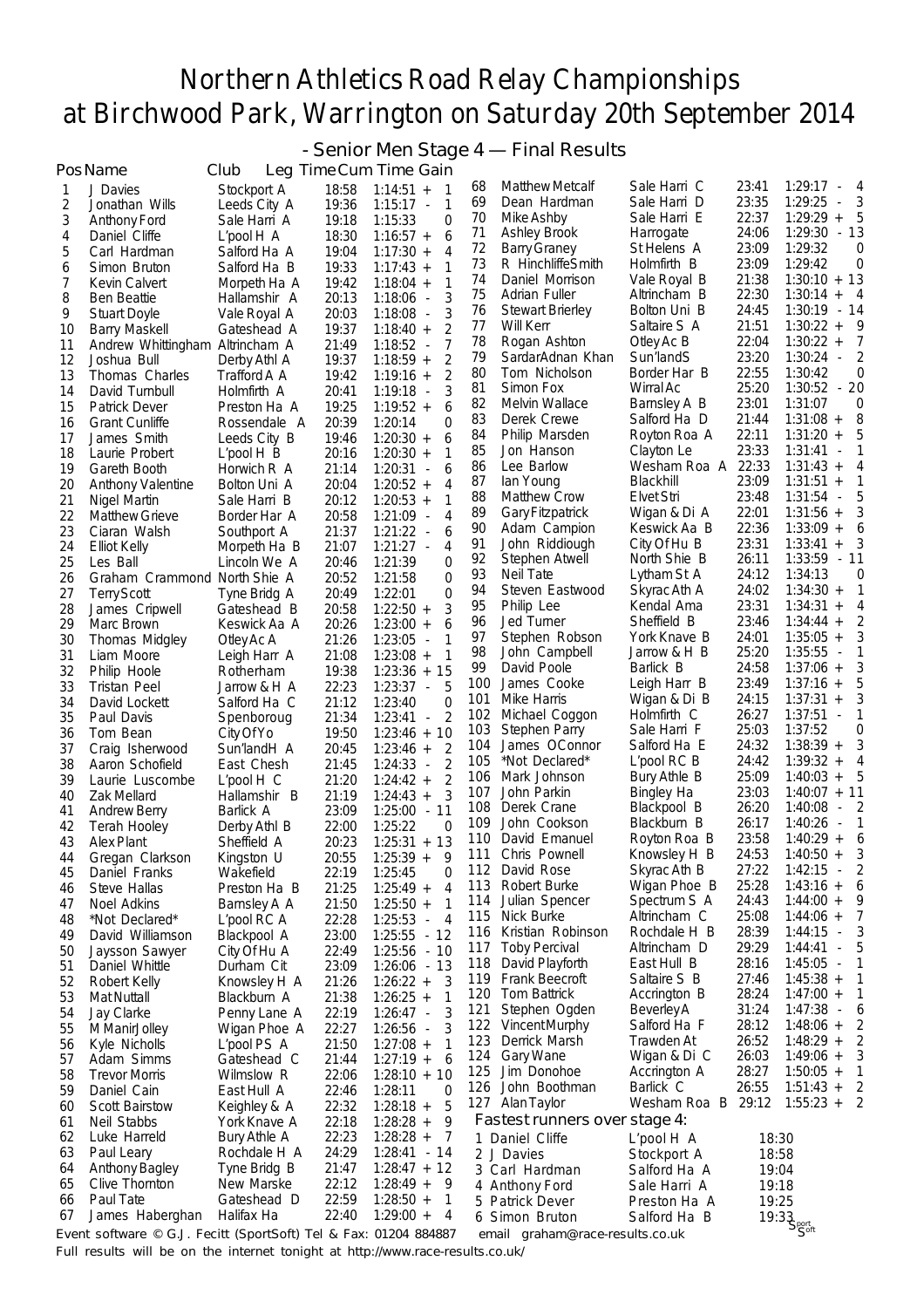- Senior Men Stage 5 — Final Results

|          | PosName                                      | Club                        |                | Leg Time Cum Time Gain                                       |            |                                   |                              |                |                                                       |
|----------|----------------------------------------------|-----------------------------|----------------|--------------------------------------------------------------|------------|-----------------------------------|------------------------------|----------------|-------------------------------------------------------|
| 1        | Alex O'Gorman                                | Stockport A                 | 18:38          | 1:33:29<br>0                                                 | 67         | Kevin Foster                      | Sale Harri E                 | 22:31          | $1:52:00 +$<br>3                                      |
| 2        | Simon Deakin                                 | Leeds City A                | 19:16          | 0<br>1:34:33                                                 | 68         | Ciaran WilsonBaig                 | Halifax Ha                   | 23:00          | 1:52:00<br>$\overline{1}$<br>$\blacksquare$           |
| 3        | James Bailey                                 | Sale Harri A                | 19:39          | 1:35:12<br>0                                                 | 69         | Richard Hirons                    | Wilmslow R                   | 24:01          | $1:52:11 - 11$                                        |
| 4        | James McNally                                | L'pool H A                  | 19:27          | 0<br>1:36:24                                                 | 70         | Alasdair Blain                    | Tyne Bridg B                 | 23:32          | $1:52:19 - 6$                                         |
| 5        | Stuart Robinson                              | Salford Ha A                | 19:14          | 0<br>1:36:44                                                 | 71         | Michael Laws                      | Sun'landS                    | 22:19          | $1:52:43 +$<br>8                                      |
| 6        | <b>Gary Priestley</b>                        | Salford Ha B                | 19:35          | 0<br>1:37:18                                                 | 72<br>73   | Steven Renny                      | Altrincham B                 | 22:40<br>22:03 | $1:52:54 +$<br>- 3<br>$1:53:11 + 10$                  |
| 7        | Ross Floyd                                   | Morpeth Ha A                | 20:13          | 1:38:17<br>0                                                 | 74         | <b>Philip West</b><br>Nick Barton | Salford Ha D<br>Rochdale H A | 24:35          | $1:53:16 - 11$                                        |
| 8        | Matthew White                                | Derby Athl A                | 19:36          | $\overline{4}$<br>$1:38:35 +$                                | 75         | David Shepherd                    | Vale Royal B                 | 23:10          | 1:53:20<br>$\overline{\phantom{0}}$<br>$\sim$         |
| 9<br>10  | Ryan Moore                                   | Vale Royal A                | 20:46<br>20:54 | 1:38:54<br>0<br>2<br>$1:39:00 -$                             | 76         | Daniel Shaw                       | Holmfirth B                  | 23:42          | $1:53:24 -$<br>3                                      |
| 11       | Andrew Challenger<br>Simeon Greenwood        | Hallamshir A<br>Gateshead A | 20:41          | $\mathbf{1}$<br>1:39:21<br>$\overline{\phantom{a}}$          | 77         | Terry Roberts                     | Wirral Ac                    | 22:44          | $1:53:36 +$<br>4                                      |
| 12       | Peter Bains                                  | Trafford A A                | 20:27          | 1<br>$1:39:43 +$                                             | 78         | David McBride                     | Royton Roa A                 | 22:25          | $1:53:45 +$<br>6                                      |
| 13       | Ryan Ganose                                  | Altrincham A                | 21:18          | 2<br>$1:40:10 -$                                             | 79         | Ray Robinson                      | Gateshead D                  | 24:59          | $1:53:49 - 13$                                        |
| 14       | <b>Stuart Sharp</b>                          | Holmfirth A                 | 21:03          | $\Omega$<br>1:40:21                                          | 80         | Peter Kearney                     | Bolton Uni B                 | 23:56          | $1:54:15 - 4$                                         |
| 15       | Peter Street                                 | Preston Ha A                | 20:32          | 1:40:24<br>0                                                 | 81         | Jonathan Pye                      | Clayton Le                   | 22:59          | $1:54:40 +$<br>- 4                                    |
| 16       | Adualgani Sharif                             | $L'pool$ H $B$              | 20:27          | 2<br>$1:40:57 +$                                             | 82         | Michael Gill                      | Harrogate                    | 25:13          | 1:54:43<br>- 11                                       |
| 17       | A DaltonO'Reilly                             | Rossendale A                | 21:11          | 1<br>1:41:25<br>$\sim$                                       | 83         | Mohammed Irshad                   | Wigan & Di A                 | 22:54          | $1:54:50 + 6$                                         |
| 18       | Adam Osborne                                 | Leeds City B                | 20:59          | 1<br>$1:41:29 -$                                             | 84         | Jonny Hume                        | Keswick Aa B                 | 22:32          | $1:55:41 +$<br>6                                      |
| 19       | <b>Elliott Stones</b>                        | Lincoln We A                | 20:16          | 6<br>$1:41:55 +$                                             | 85         | John Collier                      | Wesham Roa A                 | 23:58          | 1:55:41<br>-1<br>$+$                                  |
| 20       | Shaun O'Dwyer                                | Bolton Uni A                | 21:15          | 0<br>1:42:07                                                 | 86<br>87   | Graham Bateson<br>Dennis Wharton  | Barnsley A B<br>St Helens A  | 24:50<br>26:31 | 1:55:57<br>4<br>$\sim 100$<br>$1:56:03 - 15$          |
| 21       | Martyn Bell                                  | Horwich R A                 | 21:42          | 2<br>$1:42:13 -$                                             | 88         | I Alexanderbarnes                 | Sheffield B                  | 22:00          | 8<br>$1:56:44 +$                                      |
| 22       | Jordan Scott                                 | Morpeth Ha B                | 21:04          | 2<br>$1:42:31 +$<br>$1:42:32 -$                              | 89         | Andy McCue                        | Skyrac Ath A                 | 22:34          | $1:57:04 +$<br>5                                      |
| 23<br>24 | Matthew Beacock<br>David Hamilton            | Sale Harri B                | 21:39<br>21:28 | 2<br>$1:42:50 -$<br>1                                        | 90         | Chris Slight                      | City Of Hu B                 | 23:37          | $1:57:18 +$<br>1                                      |
| 25       | Keith Smith                                  | Southport A<br>Tyne Bridg A | 20:56          | 2<br>$1:42:57 +$                                             | 91         | Christopher Snell                 | Kendal Ama                   | 24:24          | $1:58:55 +$<br>4                                      |
| 26       | Matthew John                                 | Otley Ac A                  | 19:54          | $\overline{4}$<br>$1:42:59 +$                                | 92         | Rory Henderson                    | York Knave B                 | 23:51          | $1:58:56 +$<br>5                                      |
| 27       | S Hebblethwaite                              | Keswick Aa A                | 20:17          | 2<br>$1:43:17 +$                                             | 93         | Kris Whitelaw                     | North Shie B                 | 25:59          | 1:59:58<br>$\overline{1}$<br>$\overline{\phantom{a}}$ |
| 28       | Patrick Houghton                             | North Shie A                | 21:31          | 2<br>1:43:29<br>$\overline{\phantom{a}}$                     | 94         | <b>Ben Marriott</b>               | Bingley Ha                   | 20:05          | $2:00:12 + 13$                                        |
| 29       | Rob Dobson                                   | Gateshead B                 | 21:07          | $\mathbf{1}$<br>$1:43:57 -$                                  | 95         | Willie Richmond                   | Lytham St A                  | 27:08          | 2:01:21<br>$\blacksquare$                             |
| 30       | Richard Harris                               | Rotherham                   | 20:28          | 2<br>$1:44:04 +$                                             | 96         | Christopher Playle                | Blackhill                    | 29:54          | 2:01:45<br>9<br>$\overline{\phantom{a}}$              |
| 31       | William Nicholson                            | Border Har A                | 23:12          | 9<br>1:44:21<br>$\blacksquare$                               | 97         | Patrick McShane                   | Jarrow & H B                 | 26:45          | $2:02:40 +$<br>1                                      |
| 32       | Dave Smith                                   | Leigh Harr A                | 21:25          | $\mathbf{1}$<br>1:44:33<br>$\sim$                            | 98         | Peter Beresford                   | Barlick B                    | 25:34          | $2:02:40 +$<br>1                                      |
| 33       | Robert Tudor                                 | Salford Ha C                | 21:06          | 1<br>$1:44:46 +$                                             | 99         | Duncan McCarrick                  | Leigh Harr B                 | 25:37          | $2:02:53 +$<br>1                                      |
| 34       | Jonny Evans                                  | Jarrow & H A                | 21:45          | 1<br>$1:45:22 -$                                             | 100<br>101 | <b>Trevor Rayner</b>              | Salford Ha E                 | 24:15<br>25:34 | $2:02:54 +$<br>4<br>2:03:05<br>0                      |
| 35       | Nathan Reed                                  | Sun'landH A                 | 21:42          | $\overline{2}$<br>$1:45:28 +$                                | 102        | Andy Eccles<br>Jake Richardson    | Wigan & Di B<br>Holmfirth C  | 25:41          | 2:03:32<br>0                                          |
| 36       | Christopher Peach                            | Derby Athl B                | 20:11          | 6<br>$1:45:33 +$                                             | 103        | Jerry Smith                       | Sale Harri F                 | 26:50          | 0<br>2:04:42                                          |
| 37<br>38 | Oliver Carter<br>Peter Hodges                | Spenboroug<br>Hallamshir B  | 22:50<br>21:57 | 2<br>1:46:31<br>$\overline{\phantom{a}}$<br>2<br>$1:46:40 +$ | 104        | lan Dale                          | Royton Roa B                 | 24:19          | $2:04:48 +$<br>6                                      |
| 39       | Shaun Chew                                   | Barlick A                   | 21:42          | 2<br>$1:46:42 +$                                             | 105        | *Not Declared*                    | L'pool RC B                  | 26:36          | 2:06:08<br>0                                          |
| 40       | Peter Brame                                  | $L'$ pool $H$ $C$           | 22:11          | 1<br>1:46:53<br>$\sim$                                       | 106        | Jonathan Unsworth                 | Wigan Phoe B                 | 24:44          | 7<br>$2:08:00 +$                                      |
| 41       | <b>Gary Matthews</b>                         | East Chesh                  | 22:29          | 3<br>$1:47:02 -$                                             | 107        | David Livingstone                 | Altrincham C                 | 24:01          | $2:08:07 +$<br>8                                      |
| 42       | Scott Bennett                                | Barnsley A A                | 21:38          | 5<br>$1:47:28 +$                                             | 108        | Roy Lilley                        | East Hull B                  | 24:06          | $2:09:11 + 10$                                        |
| 43       | J SweetnamPowell                             | Sheffield A                 | 22:01          | 0<br>1:47:32                                                 | 109        | Paul Wilkinson                    | Blackburn B                  | 28:53          | 2:09:19<br>0                                          |
| 44       | Mike Raynes                                  | <b>City Of Yo</b>           | 23:56          | 8<br>1:47:42                                                 |            | 110 Alan Wilkinson                | Blackpool B                  | 29:26          | $2:09:34 -$<br>2                                      |
| 45       | Oliver Newton                                | Kingston U                  | 22:06          | $1:47:45 -$<br>1                                             | 111        | lan Broadhurst                    | Knowsley H B                 | 28:51          | 2:09:41<br>0                                          |
| 46       | James Unsworth                               | Blackpool A                 | 21:58          | 3<br>$1:47:53 +$                                             | 112        | Tim Murphy                        | Spectrum S A                 | 26:08          | $2:10:08 +$<br>2                                      |
| 47       | Andy Ward                                    | Wigan Phoe A                | 21:10          | 8<br>$1:48:06 +$                                             | 113        | Neil Baxter                       | Skyrac Ath B                 | 28:50          | $2:11:05 -$<br>1<br>5                                 |
| 48       | Alistair Robinson                            | Wakefield                   | 22:22          | 1:48:07 -<br>3                                               | 114<br>115 | Jack Verity<br>Paul Mason         | Saltaire S B<br>Wigan & Di C | 25:46<br>25:04 | $2:11:24 +$<br>$2:14:10 +$<br>9                       |
| 49       | Pete Baker                                   | City Of Hu A                | 22:32          | 1<br>$1:48:28 +$                                             | 116        | <b>KevinMcGilvray</b>             | Rochdale H B                 | 30:18          | 2:14:33<br>0                                          |
| 50       | Robert Affleck                               | Preston Ha B                | 22:48<br>22:13 | 4<br>$1:48:37 -$<br>3                                        | 117        | Colin Smith                       | Trawden At                   | 26:30          | $2:14:59 +$<br>6                                      |
| 51<br>52 | Nigel Grant<br>Peter Gaskell                 | Penny Lane A<br>L'pool PS A | 21:55          | $1:49:00 +$<br>4<br>$1:49:03 +$                              | 118        | <b>Andrew Chew</b>                | Barlick C                    | 24:58          | 2:16:41<br>8<br>$^{\mathrm{+}}$                       |
| 53       | <b>Martin Slater</b>                         | Gateshead C                 | 21:50          | 4<br>$1:49:09 +$                                             | 119        | lan Tomlinson                     | Accrington B                 | 30:52          | $2:17:52 +$<br>$\mathbf{1}$                           |
| 54       | Marc Jacques                                 | Knowsley H A                | 22:56          | 2<br>$1:49:18 -$                                             | 120        | Keith Robinson                    | Accrington A                 | 28:36          | 5<br>$2:18:41 +$                                      |
| 55       | *Not Declared*                               | L'pool RC A                 | 23:39          | 1:49:32 -<br>7                                               | 121        | Andrew Grainger                   | <b>Beverley A</b>            | 31:33          | 2:19:11<br>0                                          |
| 56       | David Almond                                 | Blackburn A                 | 23:09          | 3<br>$1:49:34 -$                                             |            | 122 Stewart Darlington            | Salford Ha F                 | 31:24          | 2:19:30<br>0                                          |
| 57       | Andrew Pearson                               | New Marske                  | 20:59          | $1:49:48 +$<br>8                                             |            | 123 CliveJohn Berry               | Wesham Roa B 32:57           |                | $2:28:20 +$<br>4                                      |
| 58       | <b>Isaac Allen</b>                           | Durham Cit                  | 24:21          | $1:50:27 -$<br>7                                             |            | Fastest runners over stage 5:     |                              |                |                                                       |
| 59       | <b>Philip Scowcroft</b>                      | Sale Harri D                | 21:28          | $1:50:53 + 10$                                               |            | 1 Alex O'Gorman                   | Stockport A                  | 18:38          |                                                       |
| 60       | lan Grewar                                   | East Hull A                 | 23:04          | $1:51:15 -$<br>-1                                            |            | 2 Stuart Robinson                 | Salford Ha A                 | 19:14          |                                                       |
| 61       | <b>Byron Edwards</b>                         | <b>Bury Athle A</b>         | 22:54          | $1:51:22 +$<br>1                                             |            | 3 Simon Deakin                    | Leeds City A                 | 19:16          |                                                       |
| 62       | George Bilsby                                | York Knave A                | 22:57          | 1:51:25<br>1<br>$\overline{\phantom{a}}$                     |            | 4 James McNally                   | L'pool H A                   | 19:27          |                                                       |
| 63       | Liam Spencer                                 | Keighley & A                | 23:16          | $1:51:34 -$<br>3                                             |            | 5 Gary Priestley                  | Salford Ha B                 | 19:35          |                                                       |
| 64       | Carl Barber                                  | Sale Harri C                | 22:24          | $1:51:41 +$<br>4                                             |            | 6 Matthew White                   | Derby Athl A                 | 19:36          |                                                       |
| 65<br>66 | Peter Hopson<br>Andrew Robertshaw Otley Ac B | Saltaire S A                | 21:26<br>21:37 | $1:51:48 + 12$<br>$1:51:59 + 12$                             |            | 7 James Bailey<br>8 Matthew John  | Sale Harri A<br>Otley Ac A   | 19:39<br>19:54 |                                                       |
|          |                                              |                             |                |                                                              |            |                                   |                              |                |                                                       |

Event software © G.J. Fecitt (SportSoft) Tel & Fax: 01204 884887 email graham@race-results.co.uk Full results will be on the internet tonight at http://www.race-results.co.uk/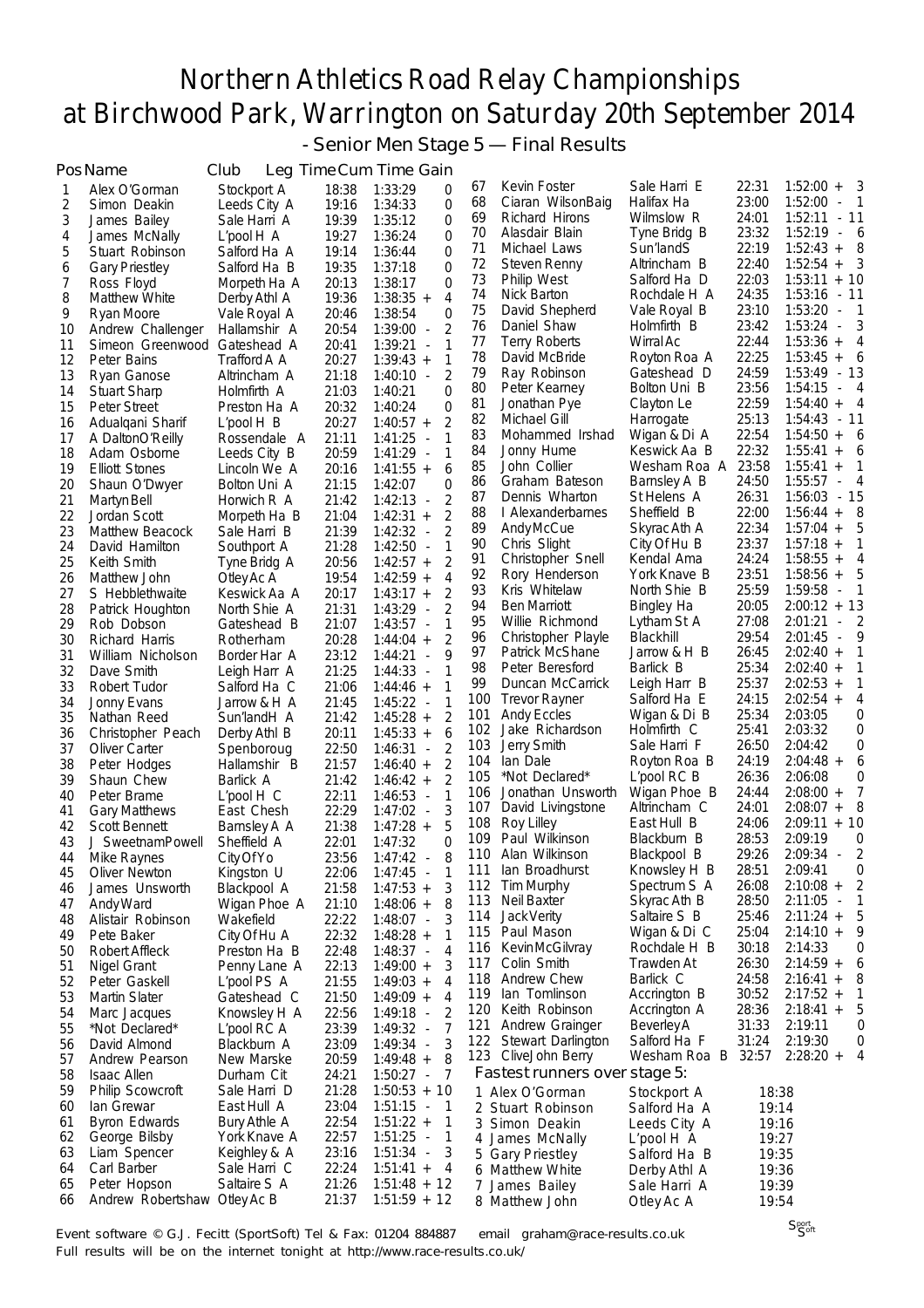- Senior Men Stage 6 — Final Results

|          | PosName                             | Club                              |                | Leg Time Cum Time Gain                   |          |                                       |                              |                |                                          |
|----------|-------------------------------------|-----------------------------------|----------------|------------------------------------------|----------|---------------------------------------|------------------------------|----------------|------------------------------------------|
| 1        | Patrick Martin                      | Stockport A                       | 18:40          | 1:52:09<br>0                             | 65       | <b>Barry Atkinson</b>                 | York Knave A                 | 22:18          | 2:13:43<br>3<br>$\overline{\phantom{a}}$ |
| 2        | Gordon Benson                       | Leeds City A                      | 18:29          | $\Omega$<br>1:53:02                      | 66       | Simon Johnson                         | Halifax Ha                   | 22:17          | $2:14:17 +$<br>2                         |
| 3        | Niall Brooks                        | Sale Harri A                      | 19:47          | 1:54:59<br>0                             | 67       | *Not Declared*                        | Bury Athle A                 | 23:03          | 2:14:25<br>6<br>$\overline{\phantom{a}}$ |
| 4        | Joseph Bailey                       | Salford Ha A                      | 19:04          | $1:55:48 +$<br>1                         | 68       | Gary Rowlinson                        | Sale Harri E                 | 22:29          | 2:14:29<br>1<br>$\sim$                   |
| 5        | Harry Harper                        | L'pool H A                        | 19:40          | $\mathbf{1}$<br>$1:56:04 -$              | 69       | Philip Robertson                      | Wirral Ac                    | 21:09          | $2:14:45 +$<br>8                         |
| 6        | Richard Weir                        | Derby Athl A                      | 18:14          | 2<br>$1:56:49 +$                         | 70       | Alistair Langron                      | Holmfirth B                  | 21:23          | $2:14:47 +$<br>6                         |
| 7        | Josh Tighe                          | Salford Ha B                      | 19:54          | $1:57:12 -$<br>1                         | 71       | James Penfold                         | Altrincham B                 | 21:57          | $2:14:51 +$<br>1                         |
| 8        | Lewis Timmins                       | Morpeth Ha A                      | 19:40          | $\mathbf{1}$<br>$1:57:57 -$              | 72       | Stuart Carroll                        | Royton Roa A                 | 21:07          | $2:14:52 +$<br>6                         |
| 9        | Chris Parr                          | Gateshead A                       | 19:00          | 2<br>$1:58:21 +$                         | 73       | <b>Charles Foster</b>                 | Salford Ha D                 | 22:59          | 2:16:10<br>0                             |
| 10       | Tom Bains                           | Hallamshir A                      | 20:19          | 1:59:19<br>0                             | 74       | Mark Knowles<br>Timothy Richardson    | Keighley & A                 | 25:05<br>22:27 | $2:16:39 - 11$                           |
| 11       | Nathan Tipping                      | Vale Royal A                      | 20:52          | 2<br>$1:59:46 -$                         | 75<br>76 | Daryl Bentley                         | Harrogate<br>Bolton Uni B    | 23:49          | $2:17:10 +$<br>7<br>$2:18:04 +$<br>4     |
| 12       | Graham Hogg                         | Trafford A A                      | 20:08          | $\Omega$<br>1:59:51                      | 77       | Jamie Ward                            | Rochdale H A                 | 24:50          | 2:18:06<br>3<br>$\overline{\phantom{a}}$ |
| 13       | David Rigby                         | Preston Ha A                      | 19:49<br>20:09 | 2<br>$2:00:13 +$<br>$\Omega$             | 78       | Paul Hindhaugh                        | Gateshead D                  | 24:17          | $2:18:06 +$<br>1                         |
| 14       | David Watson                        | Holmfirth A                       |                | 2:00:30<br>$2:01:15 +$<br>1              | 79       | Tony Archer                           | Vale Royal B                 | 24:51          | 2:18:11<br>4<br>$\overline{\phantom{a}}$ |
| 15<br>16 | James Riley<br>C BannoThornton      | $L'$ pool $H$ $B$<br>Altrincham A | 20:18<br>21:19 | 3<br>$2:01:29 -$                         | 80       | David Bagot                           | Clayton Le                   | 23:41          | $2:18:21 +$<br>1                         |
| 17       | Richard Brown                       | Lincoln We A                      | 19:38          | 2<br>$2:01:33 +$                         | 81       | Alex Rowe                             | Wesham Roa A 22:44           |                | $2:18:25 +$<br>4                         |
| 18       | Michael Burrett                     | Leeds City B                      | 20:16          | $\Omega$<br>2:01:45                      | 82       | Colin McEvoy                          | Wigan & Di A                 | 24:07          | $2:18:57 +$<br>1                         |
| 19       | Andrew Lawrence                     | Morpeth Ha B                      | 19:54          | 3<br>$2:02:25 +$                         | 83       | Christopher Dove                      | Skyrac Ath A                 | 22:13          | $2:19:17 +$<br>6                         |
| 20       | <b>Ashley Holt</b>                  | Rossendale A                      | 21:18          | 3<br>2:02:43<br>$\overline{\phantom{a}}$ | 84       | Paul Maxwell                          | Keswick Aa B                 | 24:18          | 2:19:59<br>0                             |
| 21       | David Marsh                         | Sale Harri B                      | 20:17          | $2:02:49 +$<br>2                         | 85       | Lee Athersmith                        | Bingley Ha                   | 20:57          | $2:21:09 +$<br>9                         |
| 22       | Martin Reid                         | Bolton Uni A                      | 20:53          | 2<br>$2:03:00 -$                         | 86       | Tom Albone                            | Sheffield B                  | 24:51          | $2:21:35 +$<br>2                         |
| 23       | Frank Beresford                     | Otley Ac A                        | 20:05          | 3<br>$2:03:04 +$                         | 87       | Mark Hurrell                          | Barnsley A B                 | 27:03          | $2:23:00 -$                              |
| 24       | Matthew Thompson                    | Southport A                       | 20:15          | 2:03:05<br>0                             | 88       | Stewy Bell                            | Blackhill                    | 21:36          | 8<br>$2:23:21 +$                         |
| 25       | Alastair Murray                     | Horwich R A                       | 21:10          | 4<br>2:03:23<br>$\overline{\phantom{a}}$ | 89       | Nick Griffin                          | York Knave B                 | 24:37          | $2:23:33 +$<br>3                         |
| 26       | James Dunce                         | Tyne Bridg A                      | 20:28          | 2:03:25<br>1<br>$\sim$                   | 90       | Alexander Urmston                     | Leigh Harr B                 | 20:45          | $2:23:38 +$<br>9                         |
| 27       | Scott Ellis                         | North Shie A                      | 20:56          | $2:04:25 +$<br>1                         | 91       | Raymond Vose                          | St Helens A                  | 28:01          | 2:24:04<br>4<br>$\overline{\phantom{a}}$ |
| 28       | Kyle Craib                          | Rotherham                         | 20:23          | 2<br>$2:04:27 +$                         | 92       | Graham Cook                           | City Of Hu B                 | 27:31          | 2:24:49<br>2<br>$\sim$                   |
| 29       | Bruno Lima                          | Salford Ha C                      | 20:14          | 4<br>$2:05:00 +$                         | 93       | Graham Webster                        | Lytham St A                  | 24:01          | $2:25:22 +$<br>2                         |
| 30       | Phillip Williams                    | Leigh Harr A                      | 20:31          | 2<br>$2:05:04 +$                         | 94       | Kevin Emmett                          | Jarrow & H B                 | 22:42          | $2:25:22 +$<br>3                         |
| 31       | Jordan Hull                         | Border Har A                      | 20:57          | 2:05:18<br>0                             | 95       | lan Richardson                        | North Shie B                 | 27:22          | 2:27:20<br>2<br>$\overline{\phantom{a}}$ |
| 32       | Joseph Turner                       | Gateshead B                       | 21:26          | 3<br>$2:05:23 -$                         | 96       | A Castile                             | Salford Ha E                 | 24:36          | $2:27:30 +$<br>4<br>4                    |
| 33       | Chris Brewer                        | Keswick Aa A                      | 22:06          | 2:05:23<br>6<br>$\overline{\phantom{a}}$ | 97<br>98 | David Waddington<br>James Fent        | Wigan & Di B<br>Barlick B    | 24:29<br>25:57 | $2:27:34 +$<br>2:28:37<br>0              |
| 34       | Liam Emmett                         | Jarrow & H A                      | 20:45          | 2:06:07<br>0                             | 99       | <b>Yousaf Butt</b>                    | Royton Roa B                 | 24:07          | $2:28:55 +$<br>5                         |
| 35       | Stephen Chew                        | Barlick A                         | 20:34          | 4<br>$2:07:16 +$<br>$\Omega$             | 100      | Stephen Pilditch                      | Spectrum S A                 | 19:00          | $2:29:08 + 12$                           |
| 36<br>37 | Dominic Chambers<br>Dean Furniss    | Derby Athl B<br>Hallamshir B      | 21:47<br>22:11 | 2:07:20<br>$2:08:51 +$<br>1              | 101      | Keelan Serjeant                       | Holmfirth C                  | 27:24          | $2:30:56 +$<br>1                         |
| 38       | <b>Marcus Gregory</b>               | East Chesh                        | 22:02          | 3<br>$2:09:04 +$                         | 102      | Craig Bradbury                        | Sale Harri F                 | 26:18          | $2:31:00 +$<br>1                         |
| 39       | Christopher Ward                    | Wakefield                         | 21:01          | $2:09:08 +$<br>9                         | 103      | David Ainsworth                       | Altrincham C                 | 24:21          | $2:32:28 +$<br>4                         |
| 40       | Dennis Speck                        | City Of Yo                        | 21:39          | $\overline{4}$<br>$2:09:21 +$            | 104      | *Not Declared*                        | $L'$ pool RC B               | 26:36          | $2:32:44 +$<br>1                         |
| 41       | lan Ogden                           | Spenboroug                        | 23:08          | 4<br>$2:09:39 -$                         | 105      | Derek Henry                           | Wigan Phoe B                 | 28:46          | $2:36:46 +$<br>1                         |
| 42       | Jack Foley                          | Sheffield A                       | 22:23          | $2:09:55 +$<br>1                         | 106      | Alistair Nash                         | Saltaire S B                 | 25:39          | $2:37:03 +$<br>8                         |
| 43       | <b>Brendan Moody</b>                | Barnsley A A                      | 22:29          | 2:09:57<br>1<br>$\overline{\phantom{a}}$ | 107      | Paul Nippress                         | East Hull B                  | 28:23          | $2:37:34 +$<br>1                         |
| 44       | Thomas McKee                        | City Of Hu A                      | 21:54          | 5<br>$2:10:22 +$                         | 108      | Phil Roberts                          | Rochdale H B                 | 23:36          | $2:38:09 +$<br>8                         |
| 45       | Andrew Newton                       | Preston Ha B                      | 22:13          | $2:10:50 +$<br>5                         |          | 109 Graham Millington                 | Wigan & Di C                 | 25:58          | $2:40:08 +$<br>6                         |
| 46       | Sion WynWilliams                    | L'pool H C                        | 23:59          | 2:10:52 -<br>6                           | 110      | Pete Baistow                          | Trawden At                   | 25:12          | $2:40:11 +$<br>7                         |
| 47       | Matthew Fearn                       | Sun'landH A                       | 25:25          | 2:10:53 - 12                             | 111      | David Twizell                         | Blackpool B                  | 30:53          | $2:40:27 -$<br>-1                        |
| 48       | John Connolly                       | Penny Lane A                      | 21:57          | 3<br>$2:10:57 +$                         | 112      | Graham Harvey                         | Skyrac Ath B                 | 29:26          | $2:40:31 +$<br>1                         |
| 49       | Nasir Hussain                       | New Marske                        | 21:32          | 8<br>$2:11:20 +$                         | 113      | Graham Morris                         | Accrington B                 | 23:49          | $2:41:41 +$<br>6                         |
| 50       | John Gibson                         | Gateshead C                       | 22:30          | 3<br>$2:11:39 +$                         |          | 114 Martin King                       | Accrington A                 | 23:40          | $2:42:21 +$<br>6                         |
| 51       | Chris Lloyd                         | Blackpool A                       | 23:48          | $2:11:41 -$<br>5                         | 115      | James Stead                           | Barlick C<br>Salford Ha F    | 30:16          | $2:46:57 +$<br>3                         |
| 52       | Ben Lewington                       | Knowsley H A                      | 22:29          | 2<br>$2:11:47 +$                         | 116      | Dennis Moran                          | Wesham Roa B 32:22           | 31:17          | $2:50:47 +$<br>- 6<br>$3:00:42 + 6$      |
| 53       | Chris Barnes                        | Blackburn A                       | 22:14          | 3<br>$2:11:48 +$                         |          | 117 Dave Waywell                      |                              |                |                                          |
| 54       | *Not Declared*                      | L'pool RC A                       | 22:24          | $2:11:56 +$<br>1                         |          | Fastest runners over stage 6:         |                              |                |                                          |
| 55<br>56 | Alec Gibson                         | East Hull A                       | 20:58<br>22:12 | $2:12:13 +$<br>5<br>2                    |          | 1 Richard Weir                        | Derby Athl A                 | 18:14          |                                          |
| 57       | Christopher Walker<br>David Walters | Durham Cit<br>Wigan Phoe A        | 24:44          | $2:12:39 +$<br>$2:12:50 - 10$            |          | 2 Gordon Benson                       | Leeds City A                 | 18:29          |                                          |
| 58       | <b>Matt Nowell</b>                  | Saltaire S A                      | 21:03          | $2:12:51 +$<br>$\prime$                  |          | 3 Patrick Martin                      | Stockport A                  | 18:40          |                                          |
| 59       | Tim Kennedy                         | Sale Harri D                      | 22:10          | 2:13:03<br>0                             |          | 4 Chris Parr                          | Gateshead A                  | 19:00          |                                          |
| 60       | Robert Parkinson                    | L'pool PS A                       | 24:07          | $2:13:10 -$<br>8                         |          | 5 Stephen Pilditch<br>6 Joseph Bailey | Spectrum S A<br>Salford Ha A | 19:00<br>19:04 |                                          |
| 61       | Rob Downs                           | Wilmslow R                        | 21:01          | $2:13:12 +$<br>8                         |          | 7 Richard Brown                       | Lincoln We A                 | 19:38          |                                          |
| 62       | David Rich                          | Sale Harri C                      | 21:38          | $2:13:19 +$<br>2                         |          | 8 Harry Harper                        | $L'$ pool $H$ A              | 19:40          |                                          |
| 63       | Steve Rankin                        | Sun'landS                         | 20:50          | $2:13:33 +$<br>8                         |          | 9 Lewis Timmins                       | Morpeth Ha A                 | 19:40          |                                          |
| 64       | Paul Turnbull                       | Tyne Bridg B                      | 21:23          | $2:13:42 +$<br>6                         |          | 10 Niall Brooks                       | Sale Harri A                 | 19:47          |                                          |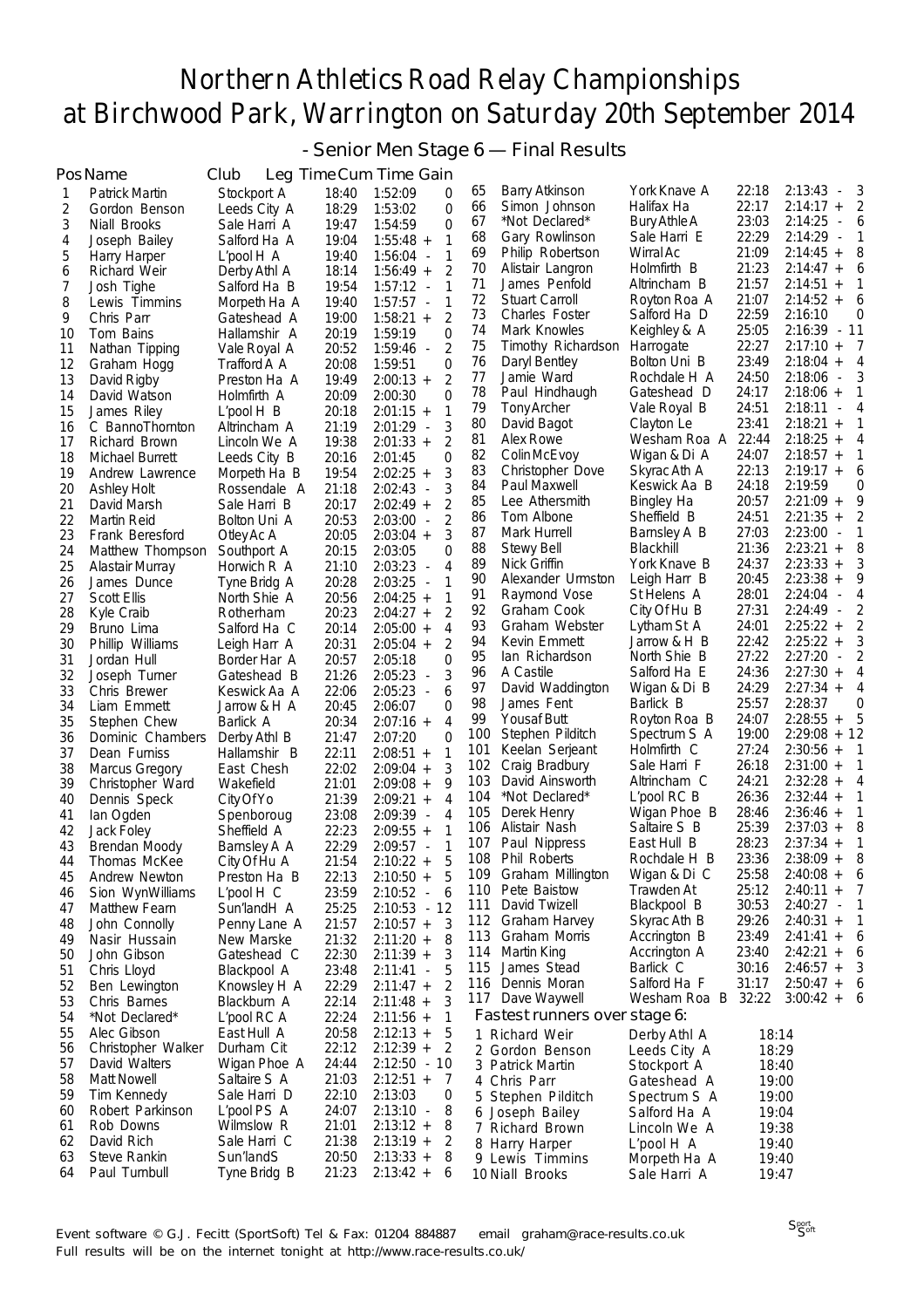Senior Men — Team Results — Final

(nn) is team position after the appropriate stage.

| 1            | Stockport Harriers & AC                   |              |                              |        |                                        | $'A'$ 1:52:09 |                | Holmfirth Harriers AC<br>'A'<br>2:00:30<br>14                                                                                                 |                |
|--------------|-------------------------------------------|--------------|------------------------------|--------|----------------------------------------|---------------|----------------|-----------------------------------------------------------------------------------------------------------------------------------------------|----------------|
|              | 1 RossMillington                          | (5)          | 18:23                        | 2      | Jack Morris                            | (2)           | 18:55          | (1)<br>18:07<br>(6)<br>1 MarkBuckingham<br>2<br><b>RichardSmith</b>                                                                           | 20:07          |
|              | 3 JackMartin                              | (2)          | 18:35                        | 4      | <b>JDavies</b>                         | (1)           | 18:58          | 3 Peter Brookes<br>(11)<br>20:23<br>4<br>David Turnbull<br>(14)                                                                               | 20:41          |
|              | 5 AlexO'Gorman                            | (1)          | 18:38                        | 6      | Patrick Martin                         | (1)           | 18:40          | 5 Stuart Sharp<br>(14)<br>21:03<br>6<br>David Watson<br>(14)                                                                                  | 20:09          |
| $\mathbf{2}$ | Leeds City Athletic Club                  |              |                              |        | 'A'                                    | 1:53:02       |                | $\Delta$<br>2:01:15<br>Liverpool Harriers & AC<br>15                                                                                          |                |
|              | 1 Tesfaye Debele                          | (6)          | 18:32                        | 2      | Alan Buckley                           | (3)           | 18:46          | 1 Daniel Jarvis<br>$(39)$ 20:30<br>(27)<br>2<br><b>JamieWebb</b>                                                                              | 20:05          |
|              | 3 Derek Hawkins                           | (1)          | 18:23                        | 4      | Jonathan Wills                         | (2)           | 19:36          | 3 GregCook<br>$(19)$ 19:39<br>4<br>Laurie Probert<br>(18)                                                                                     | 20:16          |
|              | 5 SimonDeakin                             | (2)          | 19:16                        | 6      | Gordon Benson                          | (2)           | 18:29          | 5 Adualgani Sharif<br>$(16)$ 20:27<br>(15)<br>6<br>James Riley                                                                                | 20:18          |
|              |                                           |              |                              |        |                                        |               |                |                                                                                                                                               |                |
| 3            | Sale Harriers Manchester                  |              |                              |        | 'A'                                    | 1:54:59       |                | Altrincham & District AC<br>$'A'$ 2:01:29<br>16                                                                                               |                |
|              | 1 JackCrabtree                            | (3)          | 18:16                        | 2      | Charlie Hulson                         | (1)           | 18:54          | 1 DavidNorman<br>$(14)$ 19:17<br>(8)<br>2 Andrew Norman                                                                                       | 19:07          |
|              | 3 Matthew Barnes                          | (3)          | 19:05                        | 4      | Anthony Ford                           | (3)           | 19:18          | 18:39<br>3 Mohammed Abu Rezeg<br>(4)<br>$\overline{4}$                                                                                        | Andrew         |
|              | 5 James Bailey                            | (3)          | 19:39                        | 6      | Niall Brooks                           | (3)           | 19:47          | Whittingham<br>$(11)$ 21:49<br>5<br>RyanGanose<br>(13)<br>6 CBannoThornton<br>$(16)$ 21:19                                                    | 21:18          |
| 4            | Salford Harriers & AC                     |              |                              |        |                                        | $'A'$ 1:55:48 |                | 17<br>Lincoln Wellington Athletic Cl<br>$'A'$ 2:01:33                                                                                         |                |
|              | 1 MaxMcNeill                              |              | $(19)$ 19:34                 | 2      | <b>Tarus Elly</b>                      | (12)          | 19:26          | 1 TomStraw<br>2<br>Shane Robinson<br>(22)<br>$(36)$ 20:21                                                                                     | 19:55          |
|              | 3 BenRidell                               | (9)          | 19:26                        | 4      | CarlHardman                            | (5)           | 19:04          | 3<br>(25)<br>20:37<br>4<br>Les Ball<br>(25)<br><b>JoeWilkinson</b>                                                                            | 20:46          |
|              | 5 Stuart Robinson                         | (5)          | 19:14                        | 6      | Joseph Bailey                          | (4)           | 19:04          | 5 Elliott Stones<br>(19)<br>20:16<br>6<br>Richard Brown<br>(17)                                                                               | 19:38          |
|              |                                           |              |                              |        |                                        |               |                |                                                                                                                                               |                |
| 5            | Liverpool Harriers & AC                   |              |                              |        |                                        | $'A'$ 1:56:04 |                | B'<br>2:01:45<br>Leeds City Athletic Club<br>18                                                                                               |                |
|              | 1 John Ashcroft                           |              | $(12)$ 19:10                 | 2      | <b>RickyChallinor</b>                  | (10)          | 19:48          | 1 Michael Salter<br>$(13)$ 19:15<br>(20)<br>2<br>Dominic Easter                                                                               | 20:35          |
|              | 3 Ben Russell                             |              | $(10)$ 19:29                 | 4      | Daniel Cliffe                          | (4)           | 18:30          | 3 LeonFoster<br>(23)<br>20:54<br>4<br><b>JamesSmith</b><br>(17)                                                                               | 19:46          |
|              | 5 JamesMcNally                            | (4)          | 19:27                        | 6      | <b>Harry Harper</b>                    | (5)           | 19:40          | 5 Adam Osborne<br>(18)<br>20:59<br>6<br>Michael Burrett<br>(18)                                                                               | 20:16          |
| 6            | Derby Athletic Club                       |              |                              |        | 'A'                                    | 1:56:49       |                | $'B'$ 2:02:25<br>Morpeth Harriers & AC<br>19                                                                                                  |                |
|              | 1 DanielHaymes                            |              | $(10)$ 18:58                 | 2      | Alex Pilcher                           | (9)           | 19:45          | 1 KarlTaylor<br>$(18)$ 19:30<br>2<br>RyanStephenson (18)                                                                                      | 20:12          |
|              | 3 JamieFlecther                           | (14)         | 20:39                        | 4      | Joshua Bull                            | (12)          | 19:37          | 3 Thomas Straughan (20)<br>20:38<br>4<br><b>Elliot Kelly</b><br>(24)                                                                          | 21:07          |
|              | 5 Matthew White                           | (8)          | 19:36                        | 6      | <b>Richard Weir</b>                    | (6)           | 18:14          | 21:04<br>5 Jordan Scott<br>(22)<br>6<br>Andrew Lawrence (19)                                                                                  | 19:54          |
|              |                                           |              |                              |        |                                        |               |                |                                                                                                                                               |                |
| 7            | Salford Harriers & AC                     |              |                              |        | $\Delta$                               | 1:57:12       |                | $'A'$ 2:02:43<br>20<br>Rossendale Harriers & AC                                                                                               |                |
|              | 1 Tom Cornthwaite<br>3 Nathan Kilcourse   | (8)<br>(7)   | 18:55<br>19:55               | 2<br>4 | <b>lanMcBride</b><br>Simon Bruton      | (7)<br>(6)    | 19:20<br>19:33 | 1 Christopher Fell<br>$(15)$ 19:18<br>Joseph Johnston<br>(16)<br>2<br>3 Robert Webb<br>$(16)$ 20:19<br>4<br><b>Grant Cunliffe</b><br>(16)     | 19:58<br>20:39 |
|              | 5 Gary Priestley                          | (6)          | 19:35                        | 6      | Josh Tighe                             | (7)           | 19:54          | 5 ADaltonO'Reilly<br>$(17)$ 21:11<br>6<br><b>Ashley Holt</b><br>(20)                                                                          | 21:18          |
|              |                                           |              |                              |        |                                        |               |                |                                                                                                                                               |                |
| 8            | Morpeth Harriers & AC                     |              |                              |        | A'                                     | 1:57:57       |                | B<br>2:02:49<br>21<br>Sale Harriers Manchester                                                                                                |                |
|              | 1 Carl Avery                              |              | $(17)$ 19:25                 | 2      | <b>Nathan Shrubb</b>                   | (15)          | 19:48          | <b>Gareth Raven</b><br>$(26)$ 19:44<br>(24)<br>$\mathbf{1}$<br>2<br>James Wignall                                                             | 20:42          |
|              | 3 Andrew Wiles                            | (8)          | 19:09                        | 4      | <b>KevinCalvert</b>                    | (7)           | 19:42          | 3<br>(22)<br>20:15<br>4<br>PaulGreen<br>NigelMartin<br>(21)                                                                                   | 20:12          |
|              | 5 Ross Floyd                              | (7)          | 20:13                        | 6      | Lewis Timmins                          | (8)           | 19:40          | 5 Matthew Beacock (23) 21:39<br>6<br>DavidMarsh<br>(21)                                                                                       | 20:17          |
| 9            | Gateshead Harriers & AC                   |              |                              |        |                                        | $'A'$ 1:58:21 |                | Bolton United Harriers & AC<br>22<br>$'A'$ 2:03:00                                                                                            |                |
|              | 1 Callum Johnson                          |              | $(16)$ 19:23                 | 2      | JedMarshall                            | (13)          | 19:48          | $\mathbf{1}$<br>Jonathan Kay<br>$(21)$ 19:40<br>TomLancashire<br>(17)<br>2                                                                    | 19:59          |
|              | 3 Conrad Franks                           |              | $(12)$ 19:52                 | 4      | <b>BarryMaskell</b>                    | (10)          | 19:37          | 3 FrazerJardine<br>$(24)$ 21:09<br>4<br>Anthony Valentine (20)                                                                                | 20:04          |
|              | 5 Simeon Greenwood (11) 20:41             |              |                              | 6      | Chris Parr                             | (9)           | 19:00          | 21:15<br>5 Shaun O'Dwyer<br><b>Martin Reid</b><br>(22)<br>(20)<br>6                                                                           | 20:53          |
|              |                                           |              |                              |        |                                        |               |                |                                                                                                                                               |                |
|              | 10 Hallamshire Harriers Sheffield         |              |                              |        |                                        | $'A'$ 1:59:19 |                | $'A'$ 2:03:04<br>23 Otley AC                                                                                                                  |                |
|              | 1 Andrew Heyes                            | (2)          | 18:09                        | 2      | TomJenkins                             | (5)           | 19:49          | Scott Harrington<br>$(42)$ 20:35<br>(46)<br>2<br>LiamDunne<br>$\mathbf{1}$                                                                    | 21:10          |
|              | 3 Dave Archer<br>5 Andrew Challenger (10) | (5)          | 19:55<br>20:54               | 4<br>6 | <b>BenBeattie</b><br><b>TomBains</b>   | (8)<br>(10)   | 20:13<br>20:19 | 3 Robert Addey<br>$(29)$ 19:54<br>(30)<br>4<br><b>ThomasMidgley</b><br>5 Matthew John<br>19:54<br>6<br>(23)<br>(26)<br><b>Frank Beresford</b> | 21:26<br>20:05 |
|              |                                           |              |                              |        |                                        |               |                |                                                                                                                                               |                |
| 11           | Vale Royal AC                             |              |                              |        | ʻA'                                    | 1:59:46       |                | Southport Waterloo AC<br>$'A'$ 2:03:05<br>24                                                                                                  |                |
|              | 1 Elliot Bowker                           | (4)          | 18:18                        | 2      | Chris Perry                            | (4)           | 19:30          | 1 Patrick Vis<br>$(24)$ 19:42<br><b>Richard Shearer</b><br>(23)<br>2                                                                          | 20:42          |
|              | 3 Matthew Sheen                           | (6)          | 20:17                        | 4      | Stuart Doyle                           | (9)           | 20:03          | 3 James Tartt<br>$(17)$ 19:21<br>4<br>Ciaran Walsh<br>(23)                                                                                    | 21:37          |
|              | 5 RyanMoore                               | (9)          | 20:46                        | 6      | Nathan Tipping                         | (11)          | 20:52          | 5 DavidHamilton<br>(24)<br>21:28<br>Matthew Thompson (24)<br>6                                                                                | 20:15          |
|              |                                           |              |                              |        |                                        |               |                |                                                                                                                                               |                |
| 12           | <b>Trafford Athletic Club</b>             |              |                              |        | 'A'                                    | 1:59:51       |                | $'A'$ 2:03:23<br><b>Horwich RMI Harriers</b><br>25                                                                                            |                |
|              | 1 Richard Powell<br>3 ZakMiller           |              | $(33)$ 20:07<br>$(15)$ 18:53 | 2<br>4 | Daniel Lawton<br><b>Thomas Charles</b> | (29)<br>(13)  | 20:34<br>19:42 | 1 CFarrell<br>(9)<br>18:56<br>2<br>NickLeigh<br>(14)<br>3 JoeMercer<br>$(13)$ 20:05<br>4<br>Gareth Booth<br>(19)                              | 20:16<br>21:14 |
|              | 5 Peter Bains                             | (12)         | 20:27                        | 6      | GrahamHogg                             | (12)          | 20:08          | 5 Martyn Bell<br>$(21)$ 21:42<br>6<br>(25)<br>Alastair Murray                                                                                 | 21:10          |
|              |                                           |              |                              |        |                                        |               |                |                                                                                                                                               |                |
| 13           | <b>Preston Harriers</b>                   |              |                              |        | 'A'                                    | 2:00:13       |                | A'<br>2:03:25<br>Tyne Bridge Harriers<br>26                                                                                                   |                |
|              | 1 Christopher Tully                       | (44)         | 20:36                        | 2      | Chris Livesey                          | (19)          | 19:10          | Marc Fenwick<br>$(22)$ 19:40<br>(30)<br>1<br>2<br><b>JohnMorley</b>                                                                           | 21:07          |
|              | 3 MLivingstone<br>5 Peter Street          | (21)<br>(15) | 20:41<br>20:32               | 4      | Patrick Dever                          | (15)          | 19:25          | 3<br>S Brown<br>$(27)$ 20:25<br>4<br><b>Terry Scott</b><br>(27)                                                                               | 20:49          |
|              |                                           |              |                              | 6      | David Rigby                            | (13)          | 19:49          | 5 KeithSmith<br>$(25)$ 20:56<br>James Dunce<br>6<br>(26)                                                                                      | 20:28          |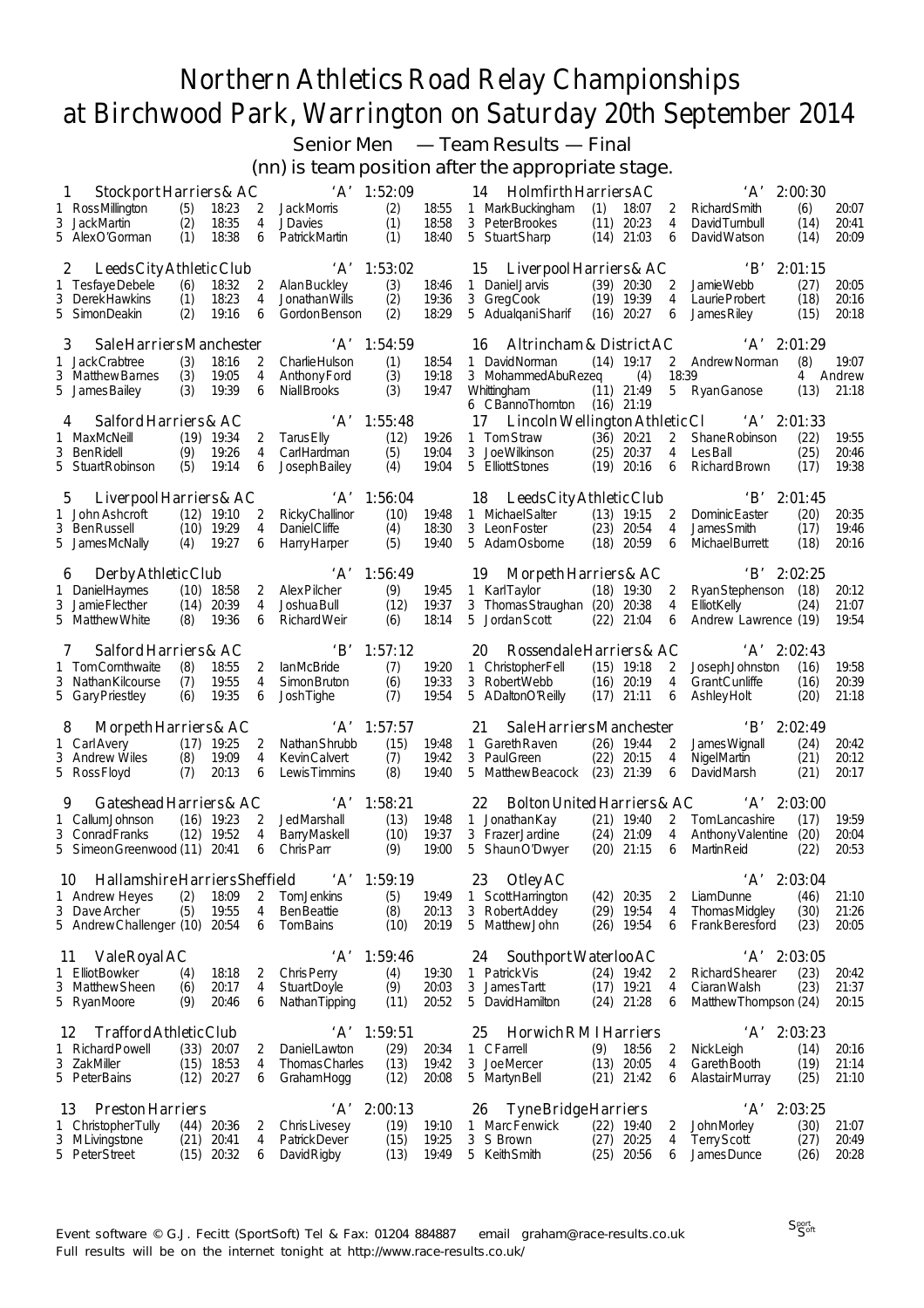| North Shields Polytechnic Club<br>27                                                            |                                                                | $'A'$ 2:04:25                                                                                                |                         | 41<br>Spenborough & Dist AC                                                                                  |                                                                                                     | 2:09:39                                                                                                 |                         |
|-------------------------------------------------------------------------------------------------|----------------------------------------------------------------|--------------------------------------------------------------------------------------------------------------|-------------------------|--------------------------------------------------------------------------------------------------------------|-----------------------------------------------------------------------------------------------------|---------------------------------------------------------------------------------------------------------|-------------------------|
| 1 GrahamCooke<br>3 Guy Bracken<br>5 Patrick Houghton                                            | $(45)$ 20:36<br>2<br>$(26)$ 20:13<br>4<br>$(28)$ 21:31<br>6    | (32)<br>Michael Dawson<br>GrahamCrammond (26)<br>Scott Ellis<br>(27)                                         | 20:17<br>20:52<br>20:56 | 1 KevinOgden<br>3 Simon Bolland<br>5 OliverCarter                                                            | $(49)$ 20:41<br>2<br>(33)<br>21:34<br>4<br>22:50<br>(37)<br>6                                       | JWoodcockShaw (26)<br><b>PaulDavis</b><br>(35)<br>lanOgden<br>(41)                                      | 19:52<br>21:34<br>23:08 |
| Rotherham Harriers And AC<br>28<br><b>ElliottSmales</b><br>1<br>3 SamClegg<br>5 Richard Harris  | $(48)$ 20:40<br>2<br>$(47)$ 22:22<br>4<br>(30)<br>20:28<br>6   | 2:04:27<br>(43)<br>RhianHastey<br>PhilipHoole<br>(32)<br>(28)<br>KyleCraib                                   | 20:56<br>19:38<br>20:23 | 42<br>Sheffield RC<br>John Doherty<br>1<br>3 Andy Buddery<br>5 JSweetnamPowell (43)                          | $(84)$ 21:57<br>2<br>$(56)$ 21:57<br>4<br>22:01<br>6                                                | $'A'$ 2:09:55<br>(65)<br>Joe Fowler<br><b>Alex Plant</b><br>(43)<br>(42)<br><b>JackFoley</b>            | 21:14<br>20:23<br>22:23 |
| Salford Harriers & AC<br>29<br>GlynBillington<br>1<br>3 John Lloyd<br>5 Robert Tudor            | $(57)$ 21:00<br>2<br>$(34)$ 21:03<br>4<br>$(33)$ 21:06<br>6    | $^{\circ}C^{\prime}$<br>2:05:00<br>(39)<br>Robert Hughes<br>(34)<br>DavidLockett<br><b>BrunoLima</b><br>(29) | 20:25<br>21:12<br>20:14 | 43<br>Barnsley Athletic Club<br>David Thompson<br>$\mathbf{1}$<br>3 DarrenMiddleton<br>5 Scott Bennett       | (58)<br>21:03<br>2<br>(48)<br>21:34<br>4<br>(42)<br>21:38<br>6                                      | 'A' 2:09:57<br>(52)<br><b>Thomas White</b><br><b>Noel Adkins</b><br>(47)<br>(43)<br><b>BrendanMoody</b> | 21:23<br>21:50<br>22:29 |
| 30<br>Leigh Harriers & AC<br>1 Neil Pendlebury<br>3 TommyHenders<br>5 DaveSmith                 | $(34)$ 20:11<br>2<br>(32)<br>20:53<br>4<br>(32)<br>21:25<br>6  | $'A'$ 2:05:04<br><b>Thomas Kneller</b><br>(36)<br>LiamMoore<br>(31)<br>PhillipWilliams<br>(30)               | 20:56<br>21:08<br>20:31 | 44<br>City Of Hull AC<br>1 Kris Lecher<br>3 Mark Spikings<br>5 PeteBaker                                     | 19:39<br>(20)<br>2<br>(40)<br>22:09<br>4<br>(49)<br>22:32<br>6                                      | $'A'$ 2:10:22<br>(33)<br>James Pearson<br>Jaysson Sawyer<br>(50)<br><b>ThomasMcKee</b><br>(44)          | 21:19<br>22:49<br>21:54 |
| Border Harriers & AC<br>31<br>1 James Douglas<br>(7)<br>3 RossLondon<br>5 William Nicholson     | 18:52<br>2<br>$(18)$ 21:12<br>4<br>$(31)$ 23:12<br>6           | $'A'$ 2:05:18<br>(11)<br><b>Kevin Bell</b><br>(22)<br><b>Matthew Grieve</b><br>(31)<br>JordanHull            | 20:07<br>20:58<br>20:57 | <b>Preston Harriers</b><br>45<br>Sandy Kelly<br>$\mathbf{1}$<br>3<br><b>Dan Whitlock</b><br>5 Robert Affleck | $(66)$ 21:18<br>2<br>(50)<br>21:38<br>4<br>22:48<br>(50)<br>6                                       | B<br>2:10:50<br>(56)<br><b>SamWilliams</b><br><b>Steve Hallas</b><br>(46)<br>Andrew Newton<br>(45)      | 21:28<br>21:25<br>22:13 |
| Gateshead Harriers & AC<br>32<br>1<br>SamBrand<br>3 GavinNeil<br>5 RobDobson                    | $(53)$ 20:47<br>2<br>$(31)$ 21:04<br>4<br>$(29)$ 21:07<br>6    | $'B'$ 2:05:23<br>(31)<br>Daniel Johnson<br>James Cripwell<br>(28)<br>(32)<br>Joseph Turner                   | 20:01<br>20:58<br>21:26 | 46<br>1 Jack Atkins<br>3 Michael Fitzimmons (41)<br>5 PeterBrame                                             | Liverpool Harriers $&AC$<br>2<br>$(64)$ 21:16<br>21:07<br>4<br>$(40)$ 22:11<br>6                    | $\lq C$<br>2:10:52<br>(50)<br>Alan Ashton<br>Laurie Luscombe<br>(39)<br><b>SionWynWilliams</b><br>(46)  | 20:59<br>21:20<br>23:59 |
| Keswick Aac<br>33<br>1 PhilWinskill<br>3 PeterGeorge<br>5 SHebblethwaite                        | 20:39<br>(47)<br>2<br>(35)<br>21:31<br>4<br>(27)<br>20:17<br>6 | 'A'<br>2:05:23<br><b>SamStead</b><br>(35)<br>(29)<br>Marc Brown<br><b>Chris Brewer</b><br>(33)               | 20:24<br>20:26<br>22:06 | 47<br>1 Kevin Jeffres<br>3 Michael Barker<br>5 Nathan Reed                                                   | Sunderland Harriers & AC<br>$(29)$ 19:47<br>2<br>$(39)$ 21:34<br>4<br>(35)<br>21:42<br>6            | $'A'$ 2:10:53<br>(40)<br>Steven Duffy<br>CraigIsherwood<br>(37)<br>Matthew Fearn<br>(47)                | 21:40<br>20:45<br>25:25 |
| Jarrow & Hebburn AC<br>34<br>1 Andy Burn<br>3 George Lowry<br>5 Jonny Evans                     | $(30)$ 19:51<br>2<br>$(28)$ 20:43<br>4<br>$(34)$ 21:45<br>6    | $'A'$ 2:06:07<br>(25)<br><b>BrendanMcMillan</b><br>(33)<br><b>Tristan Peel</b><br>LiamEmmett<br>(34)         | 20:40<br>22:23<br>20:45 | 48<br>Penny Lane Striders<br>1 Martin Swensson<br>3 Lawrence Eccles<br>5 Nigel Grant                         | (32)<br>20:06<br>2<br>(51)<br>23:09<br>4<br>$(51)$ 22:13<br>6                                       | $'A'$ 2:10:57<br>(38)<br><b>DaleHigham</b><br>JayClarke<br>(54)<br><b>John Connolly</b><br>(48)         | 21:13<br>22:19<br>21:57 |
| <b>Barlick Fell Runners</b><br>35<br>1 Gary Shaw<br>3 lanLivesey<br>5 ShaunChew                 | $(31)$ 19:55<br>2<br>$(30)$ 20:52<br>4<br>$(39)$ 21:42<br>6    | $'A'$ 2:07:16<br>(34)<br>Nick Treitl<br>Andrew Berry<br>(41)<br>(35)<br>Stephen Chew                         | 21:04<br>23:09<br>20:34 | 49<br>1 DeanNewton<br>3 Michael Lyth<br>5 Andrew Pearson                                                     | New Marske Harriers Club<br>$(59)$ 21:07<br>2<br>25:09<br>(74)<br>4<br>(57)<br>20:59<br>6           | 2:11:20<br>(41)<br><b>Charles Pascoe</b><br>Clive Thornton<br>(65)<br>(49)<br>Nasir Hussain             | 20:21<br>22:12<br>21:32 |
| 36 Derby Athletic Club<br>1 David Westbury<br>3<br>SamJohnson<br>5 Christopher Peach (36) 20:11 | $(40)$ 20:32<br>2<br>$(42)$ 21:32<br>4<br>6                    | $'B'$ 2:07:20<br>(49)<br><b>SamuelHassall</b><br>(42)<br>TerahHooley<br>DominicChambers (36)                 | 21:18<br>22:00<br>21:47 | 50 Gateshead Harriers & AC<br>1 KevinConnolly<br>3 James Porteous<br>5 Martin Slater                         | $(83)$ 21:56<br>$\overline{2}$<br>$(63)$ 22:03<br>4<br>$(53)$ 21:50<br>6                            | $'C'$ 2:11:39<br>(73)<br>Paul Attley<br>AdamSimms<br>(57)<br>John Gibson<br>(50)                        | 21:36<br>21:44<br>22:30 |
| Hallamshire Harriers Sheffield<br>37<br>1 Adam Dyson<br>3 PhilipCooper<br>5 Peter Hodges        | $(62)$ 21:09<br>2<br>$(43)$ 21:38<br>4<br>$(38)$ 21:57<br>6    | $'B'$ 2:08:51<br>Darren Newbould<br>(47)<br>ZakMellard<br>(40)<br><b>DeanFurniss</b><br>(37)                 | 20:37<br>21:19<br>22:11 | 51<br>1 LukeMinns<br>3 JakeWalley<br>5 James Unsworth                                                        | Blackpool Wyre & Fylde AC<br>2<br>$(25)$ 19:43<br>$(37)$ 21:08<br>4<br>$(46)$ 21:58<br>6            | $'A'$ 2:11:41<br><b>LiamCraine</b><br>(48)<br><b>DavidWilliamson</b><br>(49)<br>Chris Lloyd<br>(51)     | 22:04<br>23:00<br>23:48 |
| East Cheshire Harriers & Tames<br>38<br>JoeHudak<br>1.<br>3 Patrick Gardiner<br>5 GaryMatthews  | $(51)$ 20:45<br>2<br>$(36)$ 20:09<br>4<br>$(41)$ 22:29<br>6    | 2:09:04<br><b>TomMcGuinness</b><br>(54)<br>(38)<br>Aaron Schofield<br>(38)<br>Marcus Gregory                 | 21:54<br>21:45<br>22:02 | 52<br><b>Knowsley Harriers</b><br>1 MarkClair<br>3 StephenDoyle<br>5 Marc Jacques                            | $(56)$ 20:56<br>2<br>$(55)$ 21:56<br>4<br>$(54)$ 22:56<br>6                                         | $'A'$ 2:11:47<br>(59)<br><b>NeilCosgrove</b><br>Robert Kelly<br>(52)<br>(52)<br><b>Ben Lewington</b>    | 22:04<br>21:26<br>22:29 |
| Wakefield District H & AC<br>39<br>James Saxton<br>1.<br>3 WilliamIngram<br>5 Alistair Robinson | $(28)$ 19:47<br>2<br>$(45)$ 22:11<br>4<br>$(48)$ 22:22<br>6    | 2:09:08<br>(37)<br>Stephen Tilford<br><b>DanielFranks</b><br>(45)<br>(39)<br>Christopher Ward                | 21:28<br>22:19<br>21:01 | 53<br>1 Zachary Howe<br>3 CDavies<br>5 David Almond                                                          | Blackburn Harriers & AC<br>$(82)$ 21:54<br>2<br>$(54)$ 21:39<br>$\overline{4}$<br>$(56)$ 23:09<br>6 | $'A'$ 2:11:48<br><b>Shaun Livesey</b><br>(63)<br>MatNuttall<br>(53)<br>Chris Barnes<br>(53)             | 21:14<br>21:38<br>22:14 |
| City Of York AC<br>40<br>Daniel Cheeseman<br>3 DonMcMillan<br>5 Mike Raynes                     | (41)<br>20:34<br>2<br>$(46)$ 22:11<br>4<br>$(44)$ 23:56<br>6   | 2:09:21<br>(45)<br>lainLynn<br>TomBean<br>(36)<br>(40)<br>Dennis Speck                                       | 21:11<br>19:50<br>21:39 | Liverpool Running Club<br>54<br>1 Undeclared<br>3 Undeclared<br>5 Undeclared                                 | $(72)$ 21:27<br>2<br>$(44)$ 21:52<br>4<br>$(55)$ 23:39<br>6                                         | $'A'$ 2:11:56<br>Undeclared<br>(42)<br>Undeclared<br>(48)<br>Undeclared<br>(54)                         | 20:06<br>22:28<br>22:24 |

Event software © G.J. Fecitt (SportSoft) Tel & Fax: 01204 884887 email graham@race-results.co.uk Full results will be on the internet tonight at http://www.race-results.co.uk/

Sport Soft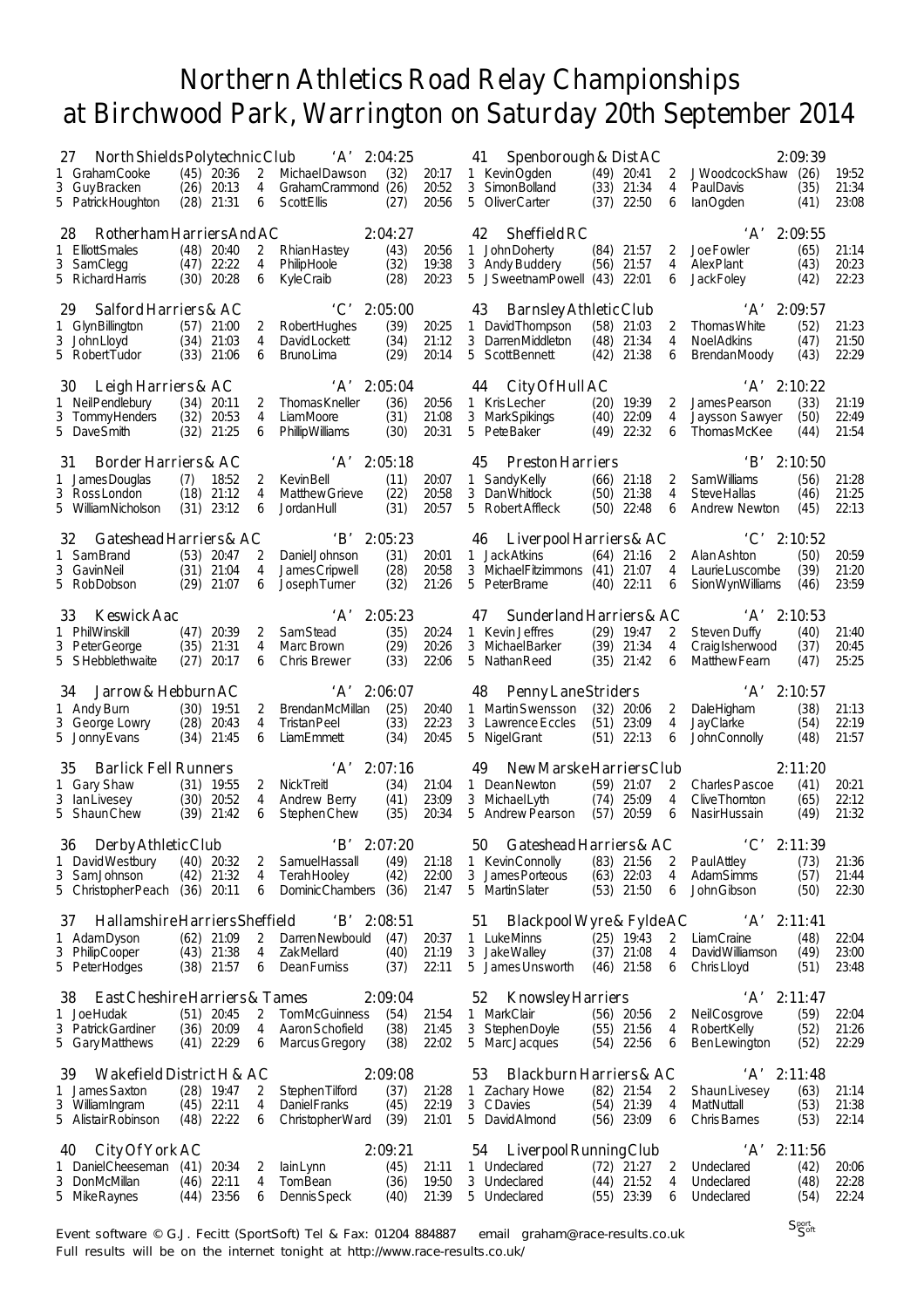|                                                                                                              | East Hull Harriers & AC                                                                        | 'A'                                                                                  | 2:12:13                         |                         | Wirral AC<br>69                                                                                           | 3                                              |                          |                                                                                  | 2:14:45                               |                         |
|--------------------------------------------------------------------------------------------------------------|------------------------------------------------------------------------------------------------|--------------------------------------------------------------------------------------|---------------------------------|-------------------------|-----------------------------------------------------------------------------------------------------------|------------------------------------------------|--------------------------|----------------------------------------------------------------------------------|---------------------------------------|-------------------------|
| Matthew Hayes<br>1<br>3<br>Stephen Coates<br>5.<br>lan Grewar                                                | $(70)$ 21:24<br>2<br>(59)<br>22:41<br>4<br>23:04<br>(60)<br>6                                  | Nigel Sisson<br>DanielCain<br>Alec Gibson                                            | (55)<br>(59)<br>(55)            | 21:20<br>22:46<br>20:58 | 1 Xavier Desse<br>3 Stephen Spence<br>5 Terry Roberts                                                     | $(46)$ 20:37<br>22:28<br>(61)<br>(77)<br>22:44 | 2<br>$\overline{4}$<br>6 | <b>Richard Davies</b><br><b>SimonFox</b><br>Philip Robertson                     | (61)<br>(81)<br>(69)                  | 22:27<br>25:20<br>21:09 |
| 56<br>Daniel Garbutt<br>1<br>3 Andrew Graham<br>5 Isaac Allen                                                | Durham City Harriers & AC<br>$(11)$ 19:05<br>2<br>(38)<br>21:20<br>4<br>(58)<br>24:21<br>6     | AdamWalker<br>Daniel Whittle<br>Christopher Walker (56)                              | 2:12:39<br>(44)<br>(51)         | 22:32<br>23:09<br>22:12 | Holmfirth Harriers AC<br>70<br>Julian Rose<br>1<br>3 ScottSmith<br>5<br><b>Daniel Shaw</b>                | $(87)$ 21:59<br>(73)<br>23:16<br>(76)<br>23:42 | 2<br>4<br>6              | <b>PhilipHewitt</b><br>RHinchliffeSmith<br>Alistair Langron                      | $B'$ 2:14:47<br>(66)<br>(73)<br>(70)  | 21:18<br>23:09<br>21:23 |
| <b>Wigan Phoenix</b><br>57<br><b>JamesHilton</b><br>$\mathbf{1}$<br>3 PhilWaterworth<br>5 Andy Ward          | (38)<br>20:23<br>2<br>(52)<br>23:51<br>4<br>(47)<br>21:10<br>6                                 | $'A'$ 2:12:50<br><b>StephenMakin</b><br><b>MManirJolley</b><br>David Walters         | (28)<br>(55)<br>(57)            | 20:15<br>22:27<br>24:44 | Altrincham & District AC<br>71<br>$\mathbf{1}$<br>Duncan Wilson<br>3 Peter Abraham<br>5 Steven Renny      | $(100)$ 23:08<br>$(79)$ 22:41<br>(72)<br>22:40 | 2<br>4<br>6              | $\mathbf{B}^{\prime}$<br>David Alderson<br><b>Adrian Fuller</b><br>James Penfold | 2:14:51<br>(88)<br>(75)<br>(71)       | 21:55<br>22:30<br>21:57 |
| <b>Saltaire Striders</b><br>58<br><b>SimonPass</b><br>3<br>Tim Bellwood<br>5 PeterHopson                     | (80)<br>21:51<br>2<br>23:13<br>(86)<br>4<br>21:26<br>(65)<br>6                                 | ʻA'<br><b>Gareth Ward</b><br>WillKerr<br>Matt Nowell                                 | 2:12:51<br>(90)<br>(77)<br>(58) | 23:27<br>21:51<br>21:03 | Royton Road Runners<br>72<br>1 Gary Fielding<br>3 Chris Lowe<br>5 DavidMcBride                            | $(97)$ 22:57<br>$(89)$ 22:42<br>(78)<br>22:25  | 2<br>4<br>6              | 'A'<br>Shane Reading<br>PhilipMarsden<br>Stuart Carroll                          | 2:14:52<br>(98)<br>(84)<br>(72)       | 23:30<br>22:11<br>21:07 |
| 59<br>Steven Townley<br>1<br>3 Andrew Mooney<br>5 Philip Scowcroft                                           | Sale Harriers Manchester<br>$(68)$ 21:19<br>2<br>$(66)$ 21:43<br>4<br>21:28<br>(59)<br>6       | $\mathbf{D}^{\prime}$<br>Nicholas Whittle<br><b>DeanHardman</b><br><b>TimKennedy</b> | 2:13:03<br>(79)<br>(69)<br>(59) | 22:48<br>23:35<br>22:10 | Salford Harriers & AC<br>73<br>1 PaulBirkett<br>3 Steve Pennington<br>5<br><b>PhilipWest</b>              | $(126)$ 25:42<br>$(91)$ 22:07<br>$(73)$ 22:03  | 2<br>4<br>6              | $\mathbf{D}^{\prime}$<br>Roger Alsop<br>Derek Crewe<br><b>Charles Foster</b>     | 2:16:10<br>(104)<br>(83)<br>(73)      | 21:35<br>21:44<br>22:59 |
| 60<br><b>Sean Kirkbride</b><br>1<br>3 Jonathon Bride<br>5 Peter Gaskell                                      | Liverpool Pembroke & Sefton H<br>$(81)$ 21:53<br>2<br>(57)<br>21:56<br>4<br>(52)<br>21:55<br>6 | A'<br>Mark Wynne<br><b>KyleNicholls</b><br>Robert Parkinson                          | 2:13:10<br>(67)<br>(56)<br>(60) | 21:29<br>21:50<br>24:07 | Keighley & Craven AC<br>74<br>1 AdiThomas<br>3 Andrew Brett<br>5 Liam Spencer                             | $(74)$ 21:29<br>(65)<br>22:59<br>$(63)$ 23:16  | 2<br>4<br>6              | WillSmith<br><b>Scott Bairstow</b><br>Mark Knowles                               | $'A'$ 2:16:39<br>(57)<br>(60)<br>(74) | 21:18<br>22:32<br>25:05 |
| 61<br>DamianNicholls<br>1<br>3 Jeremy Bygrave<br>5 Richard Hirons                                            | Wilmslow Running Club<br>$(27)$ 19:45<br>2<br>(68)<br>22:31<br>4<br>$(69)$ 24:01<br>6          | <b>Barry Archbold</b><br><b>TrevorMorris</b><br>Rob Downs                            | 2:13:12<br>(74)<br>(58)<br>(61) | 23:48<br>22:06<br>21:01 | Harrogate Harriers & AC<br>75<br>John Young<br>1.<br>3 Jonathan Johnson<br>5<br>MichaelGill               | $(65)$ 21:17<br>(58)<br>21:00<br>25:13<br>(82) | 2<br>4<br>6              | Jamie Dilasser<br>Ashley Brook<br>Timothy Richardson (75)                        | 2:17:10<br>(83)<br>(71)               | 23:07<br>24:06<br>22:27 |
|                                                                                                              |                                                                                                |                                                                                      |                                 |                         |                                                                                                           |                                                |                          |                                                                                  |                                       |                         |
| 62<br>Alan White<br>1<br>3 GarethMatthews<br>5 CarlBarber                                                    | Sale Harriers Manchester<br>$(69)$ 21:22<br>2<br>(64)<br>22:10<br>4<br>$(64)$ 22:24<br>6       | $^{\circ}$ C' 2:13:19<br>Robert Flannery<br><b>MatthewMetcalf</b><br>David Rich      | (68)<br>(68)<br>(62)            | 22:04<br>23:41<br>21:38 | Bolton United Harriers & AC<br>76<br>1 MarkSwanell<br>3 Andrew Cafferky<br>5<br>Peter Kearney             | $(61)$ 21:08<br>(62)<br>22:32<br>(80)<br>23:56 | 2<br>4<br>6              | B'<br>Daniel Shaw<br><b>Stewart Brierley</b><br>Daryl Bentley                    | 2:18:04<br>(60)<br>(76)<br>(76)       | 21:54<br>24:45<br>23:49 |
| Sunderland Strollers<br>63<br>StevenMcMahon<br>3 DeclanMunnelly<br>5 Michael Laws                            | $(76)$ 21:37<br>2<br>(77)<br>24:11<br>4<br>$(71)$ 22:19<br>6                                   | <b>Andrew Powell</b><br>SardarAdnanKhan (79)<br>Steve Rankin                         | 2:13:33<br>(58)<br>(63)         | 21:16<br>23:20<br>20:50 | Rochdale Harriers & AC<br>77<br>1 Michael Tanner<br>3 PhillipBennett<br>5<br>Nick Barton                  | $(55)$ 20:53<br>(49)<br>21:55<br>(74)<br>24:35 | 2<br>4<br>6              | 'A'<br><b>NeilHirst</b><br>PaulLeary<br>JamieWard                                | 2:18:06<br>(51)<br>(63)<br>(77)       | 21:24<br>24:29<br>24:50 |
| <b>Tyne Bridge Harriers</b><br>64<br>ChristopherGraham (88) 22:00<br>1<br>3<br>JohnHurse<br>5 Alasdair Blain | 2<br>$(76)$ 22:54<br>4<br>$(70)$ 23:32<br>6                                                    | $'B'$ 2:13:42<br>DavidJohnson<br>Anthony Bagley<br><b>PaulTurnbull</b>               | (78)<br>(64)<br>(64)            | 22:06<br>21:47<br>21:23 | Gateshead Harriers & AC<br>78<br>1<br><b>StevenMedd</b><br>3<br><b>RichardOstell</b><br>5<br>Ray Robinson | $(90)$ 22:16<br>$(67)$ 21:52<br>$(79)$ 24:59   | 2<br>4<br>6              | 'D<br>JonnyMalley<br><b>PaulTate</b><br>PaulHindhaugh                            | 2:18:06<br>(76)<br>(66)<br>(78)       | 21:43<br>22:59<br>24:17 |
| 65<br>Chris Roberts<br>1.<br>3 Lindsay Toulson<br>5 George Bilsby                                            | York Knavesmire Harriers<br>$(78)$ 21:44<br>2<br>$(70)$ 22:25<br>4<br>(62)<br>22:57<br>6       | 'A'<br><b>SimonCollins</b><br><b>NeilStabbs</b><br>Barry Atkinson                    | 2:13:43<br>(75)<br>(61)<br>(65) | 22:01<br>22:18<br>22:18 | 79<br>Vale Royal AC<br>1 Steven Caldwell<br>3 Michael Harrington<br>5 DavidShepherd                       | $(91)$ 22:25<br>(87)<br>22:58<br>$(75)$ 23:10  | 2<br>4<br>6              | B'<br>Tom Armstrong<br>DanielMorrison<br><b>Tony Archer</b>                      | 2:18:11<br>(93)<br>(74)<br>(79)       | 23:09<br>21:38<br>24:51 |
| Halifax Harriers & AC<br>66<br>Joseph Crossfield<br>Τ<br>3 Eden Whitelaw<br>5 Ciaran Wilson Baig             | $(73)$ 21:27<br>2<br>$(71)$ 22:49<br>4<br>$(68)$ 23:00<br>6                                    | JeromeCastelow<br>James Haberghan<br>SimonJohnson                                    | 2:14:17<br>(72)<br>(67)<br>(66) | 22:04<br>22:40<br>22:17 | Clayton Le Moors Harriers<br>80<br>1 CHoldsworth<br>3 Alex Cran<br>5<br>Jonathan Pye                      | $(52)$ 20:46<br>$(84)$ 23:56<br>$(81)$ 22:59   | 2<br>4<br>6              | David Motley<br>JonHanson<br>David Bagot                                         | 2:18:21<br>(80)<br>(85)<br>(80)       | 23:26<br>23:33<br>23:41 |
| Bury Athletic Club<br>67<br>David Cullen<br>1<br>3<br><b>Bryn Davies</b><br>5 Byron Edwards                  | $(67)$ 21:19<br>2<br>$(69)$ 22:38<br>4<br>$(61)$ 22:54<br>6                                    | $'A'$ 2:14:25<br><b>BenjaminCoop</b><br>Luke Harreld<br>Undeclared                   | (69)<br>(62)<br>(67)            | 22:08<br>22:23<br>23:03 | Wesham Road Runners & AC<br>81<br><b>RobertDanson</b><br>1<br>3 Garry Barnett<br>5<br><b>John Collier</b> | $(23)$ 19:41<br>$(90)$ 23:57<br>$(85)$ 23:58   | 2<br>4<br>6              | $A$ '<br><b>E</b> Costello<br>Lee Barlow<br>Alex Rowe                            | 2:18:25<br>(89)<br>(86)<br>(81)       | 25:32<br>22:33<br>22:44 |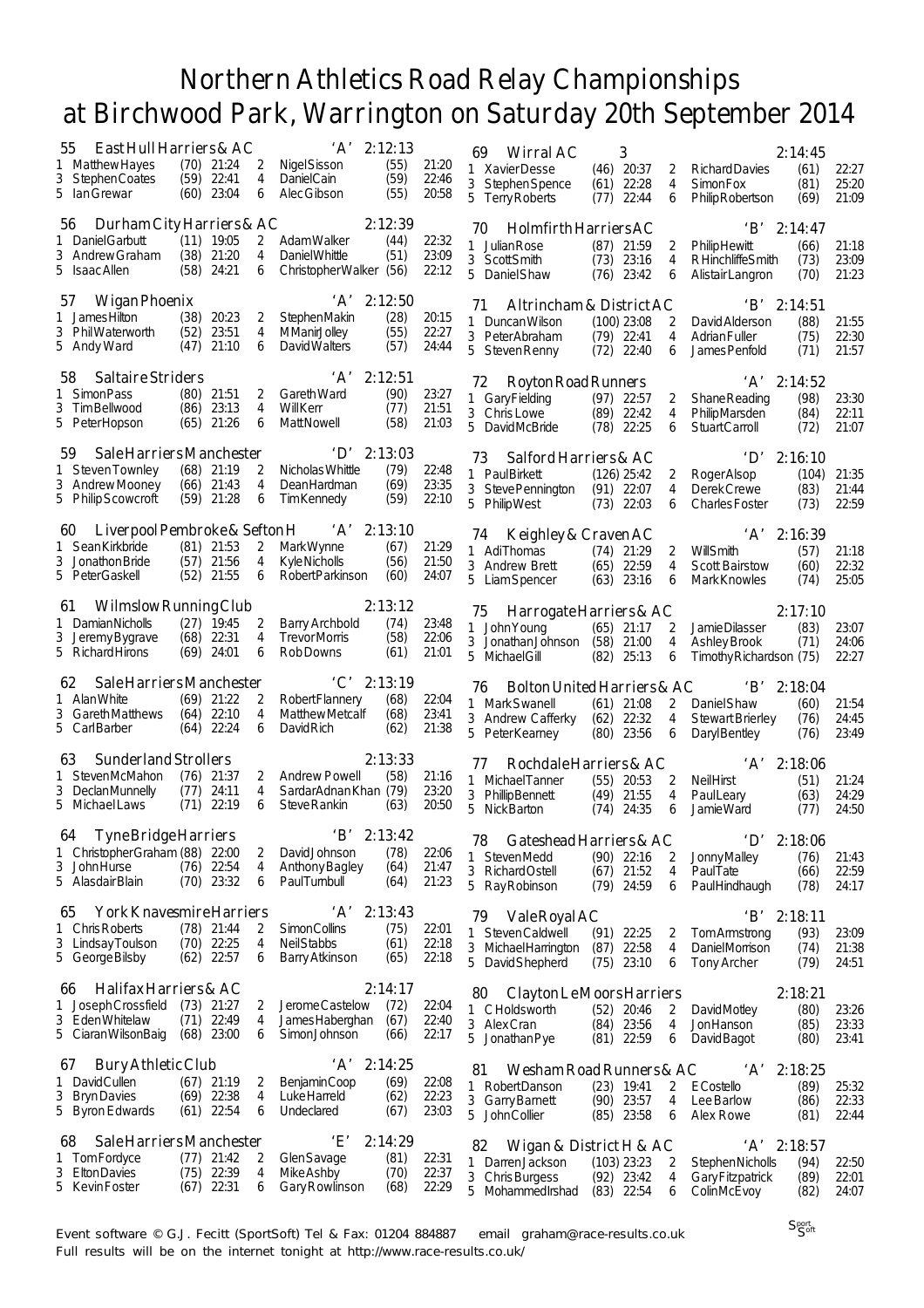| 83                                                    | Skyrac Athletic Club           |                     | $'A'$ 2:19:17                               |                  |                | 97<br>Wigan & District H & AC                          |                                |                     | B                                         | 2:27:34          |                |
|-------------------------------------------------------|--------------------------------|---------------------|---------------------------------------------|------------------|----------------|--------------------------------------------------------|--------------------------------|---------------------|-------------------------------------------|------------------|----------------|
| 1 Anthony Bowyer<br>3 Martin Hawkins                  | $(130)$ 26:29<br>$(95)$ 22:39  | 2<br>$\overline{4}$ | CCraigJackson<br>Steven Eastwood            | (106)<br>(94)    | 21:20<br>24:02 | 1 PaulPlatt<br>3 DavidCollins                          | $(119)$ 24:30<br>$(104)$ 23:41 | 2<br>4              | <b>PaulBryers</b><br><b>MikeHarris</b>    | (117)<br>(101)   | 25:05<br>24:15 |
| 5 AndyMcCue                                           | $(89)$ 22:34                   | 6                   | Christopher Dove                            | (83)             | 22:13          | 5 Andy Eccles                                          | $(101)$ 25:34                  | 6                   | David Waddington                          | (97)             | 24:29          |
| Keswick Aac<br>84                                     |                                |                     | $'B'$ 2:19:59                               |                  |                | 98<br><b>Barlick Fell Runners</b>                      |                                |                     | $B'$ 2:28:37                              |                  |                |
| 1 Christopher Edis<br>3 RobWynne                      | $(99)$ 23:00<br>$(96)$ 23:13   | 2<br>4              | <b>LeeMichaelRoe</b><br><b>AdamCampion</b>  | (105)<br>(90)    | 24:20<br>22:36 | 1 Daniel Taylor<br>3 DerekWalkden                      | $(112)$ 24:10<br>$(102)$ 24:53 | 2<br>$\overline{4}$ | <b>Andrew Carson</b><br>David Poole       | (103)<br>(99)    | 23:05<br>24:58 |
| 5 JonnyHume                                           | $(84)$ 22:32                   | 6                   | PaulMaxwell                                 | (84)             | 24:18          | 5 Peter Beresford                                      | $(98)$ 25:34                   | 6                   | <b>JamesFent</b>                          | (98)             | 25:57          |
| <b>Bingley Harriers &amp; AC</b><br>85                |                                |                     |                                             | 2:21:09          |                | Royton Road Runners<br>99                              |                                |                     | B'                                        | 2:28:55          |                |
| 1 PaulClegg                                           | $(89)$ 22:09                   | 2                   | Andy Gibbons                                | (91)             | 23:14          | 1 Ronnie Garrod                                        | $(124)$ 25:05                  | 2                   | Matthew Kilburn                           | (125)            | 26:39          |
| 3 John Smithurst<br>5 BenMarriott                     | $(118)$ 31:41<br>$(94)$ 20:05  | 4<br>6              | <b>John Parkin</b><br>Lee Athersmith        | (107)<br>(85)    | 23:03<br>20:57 | 3<br><b>MarkTaylor</b><br>5<br>lanDale                 | $(116)$ 24:47<br>$(104)$ 24:19 | 4<br>6              | <b>DavidEmanuel</b><br><b>Yousaf Butt</b> | (110)<br>(99)    | 23:58<br>24:07 |
|                                                       |                                |                     |                                             |                  |                |                                                        |                                |                     |                                           |                  |                |
| Sheffield RC<br>86<br>1 BenjaminMahoney               | $(108)$ 23:47                  | 2                   | 'B'<br><b>AdamFollett</b>                   | 2:21:35<br>(99)  | 23:16          | 100 Spectrum Striders<br>1 Andy Garnett                | $(136)$ 27:34                  | 2                   | $'A'$ 2:29:08<br>Albert DeJong            | (128)            | 25:53          |
| 3 Tim Fletcher                                        | (98) 23:55                     | 4                   | <b>JedTurner</b>                            | (96)             | 23:46          | 3 Andrew Gaskell                                       | $(123)$ 25:50                  | 4                   | Julian Spencer                            | (114)            | 24:43          |
| 5 I Alexanderbarnes                                   | (88)<br>22:00                  | 6                   | <b>TomAlbone</b>                            | (86)             | 24:51          | 5<br>TimMurphy                                         | $(112)$ 26:08                  | 6                   | Stephen Pilditch                          | (100)            | 19:00          |
| Barnsley Athletic Club<br>87                          |                                |                     | 'B'                                         | 2:23:00          |                | 101 Holmfirth Harriers AC                              |                                |                     | $\cdot$ C $\cdot$                         | 2:30:56          |                |
| 1 John Broom                                          | $(95)$ 22:45                   | 2                   | David Brooksbank                            | (92)             | 22:43          | 1 RickySouth                                           | $(109)$ 23:59                  | 2                   | KaiSunman                                 | (97)             | 22:22          |
| 3 Keith Littlewood<br>5 Graham Bateson                | $(82)$ 22:38<br>$(86)$ 24:50   | 4<br>6              | <b>Melvin Wallace</b><br><b>MarkHurrell</b> | (82)<br>(87)     | 23:01<br>27:03 | 3 Eddie Hinchliffe<br>5<br>Jake Richardson             | $(101)$ 25:03<br>$(102)$ 25:41 | 4<br>6              | MichaelCoggon<br><b>Keelan Serjeant</b>   | (102)<br>(101)   | 26:27<br>27:24 |
|                                                       |                                |                     |                                             |                  |                |                                                        |                                |                     |                                           |                  |                |
| <b>Blackhill Bounders</b><br>88<br>1 Jordan Bell      | $(71)$ 21:25                   | 2                   | Patrick Duffy                               | 2:23:21<br>(82)  | 22:58          | 102 Sale Harriers Manchester<br>1 Francis Sweeney      | $(106)$ 23:43                  | 2                   | $\cdot$ F'<br>Alistair Kell               | 2:31:00<br>(109) | 24:37          |
| 3 Luke Aston                                          | $(88)$ 24:19                   | 4                   | lan Young                                   | (87)             | 23:09          | 3 Aidan Raftery                                        | $(103)$ 24:29                  | 4                   | Stephen Parry                             | (103)            | 25:03          |
| 5 Christopher Playle                                  | $(96)$ 29:54                   | 6                   | <b>Stewy Bell</b>                           | (88)             | 21:36          | 5<br>Jerry Smith                                       | $(103)$ 26:50                  | 6                   | Craig Bradbury                            | (102)            | 26:18          |
| York Knavesmire Harriers<br>89                        |                                |                     | $B'$ 2:23:33                                |                  |                | 103 Altrincham & District AC                           |                                |                     | $\cdot$ C $\cdot$                         | 2:32:28          |                |
| 1 Darren Hendley                                      | $(102)$ 23:22                  | 2                   | <b>DavidLeese</b>                           | (96)             | 22:58          | 1 PaulJohnston                                         | $(120)$ 24:35                  | 2                   | <b>Andrew Parker</b>                      | (133)            | 31:25          |
| 3 Stefan Durkin<br>5 Rory Henderson                   | $(100)$ 24:44<br>$(92)$ 23:51  | 4<br>6              | Stephen Robson<br>Nick Griffin              | (97)<br>(89)     | 24:01<br>24:37 | 3 PaulAbraham<br>5 David Livingstone                   | $(122)$ 22:58<br>$(107)$ 24:01 | 4<br>6              | Nick Burke<br>David Ainsworth             | (115)<br>(103)   | 25:08<br>24:21 |
|                                                       |                                |                     |                                             |                  |                |                                                        |                                |                     |                                           |                  |                |
|                                                       |                                |                     |                                             |                  |                |                                                        |                                |                     |                                           |                  |                |
| Leigh Harriers & AC<br>90                             |                                |                     | $B'$ 2:23:38                                |                  |                | 104 Liverpool Running Club                             |                                |                     | B                                         | 2:32:44          |                |
| 1 Allister Goulding<br>3 John Indriks                 | $(85)$ 21:57<br>$(105)$ 24:37  | 2<br>4              | <b>Tony Battersby</b><br><b>JamesCooke</b>  | (112)<br>(100)   | 26:53<br>23:49 | 1 Undeclared<br>3 Undeclared                           | $(107)$ 23:44<br>$(109)$ 26:47 | 2<br>4              | Undeclared<br>Undeclared                  | (108)<br>(105)   | 24:19<br>24:42 |
| 5 DuncanMcCarrick (99) 25:37                          |                                | 6                   | Alexander Urmston (90)                      |                  | 20:45          | 5<br>Undeclared                                        | $(105)$ 26:36                  | 6                   | Undeclared                                | (104)            | 26:36          |
| <b>St Helens Sutton AC</b><br>91                      |                                |                     | $'A'$ 2:24:04                               |                  |                | Wigan Phoenix<br>105                                   |                                |                     | 'B'                                       | 2:36:46          |                |
| 1 Tom Griffiths                                       | (54)<br>20:50                  | 2                   | lan Costello                                | (70)             | 22:38          | Matthew Hackett<br>$\mathbf{1}$                        | $(129)$ 26:25                  | 2                   | <b>BenMcMullen</b>                        | (127)            | 25:42          |
| 3 Andrew Wilson<br>5 Dennis Wharton                   | (72)<br>22:55<br>(87)<br>26:31 | 4<br>6              | <b>Barry Graney</b><br>Raymond Vose         | (72)<br>(91)     | 23:09<br>28:01 | 3 Neil Whitworth<br>5<br>Jonathan Unsworth (106) 24:44 | $(119)$ 25:41                  | 4<br>6              | Robert Burke<br>Derek Henry               | (113)<br>(105)   | 25:28<br>28:46 |
|                                                       |                                |                     |                                             |                  |                |                                                        |                                |                     |                                           |                  |                |
| City Of Hull AC<br>92<br>Nicholas Harne<br>1.         |                                |                     | $'B'$ 2:24:49                               |                  | $(101)$ 24:42  | 106 Saltaire Striders<br>1 Ben Rickaby                 |                                |                     | $'B'$ 2:37:03<br>lanJones                 |                  |                |
| 3<br>James Rogers                                     | $(92)$ 22:26<br>$(94)$ 23:02   | 2<br>4              | Michael Petersen<br>John Riddiough          | (91)             | 23:31          | 3 IqbalRobun                                           | $(105)$ 23:37<br>$(120)$ 28:57 | 2<br>4              | Frank Beecroft                            | (113)<br>(119)   | 25:18<br>27:46 |
| 5 Chris Slight                                        | $(90)$ 23:37                   | 6                   | GrahamCook                                  | (92)             | 27:31          | 5 Jack Verity                                          | $(114)$ 25:46                  | 6                   | Alistair Nash                             | (106)            | 25:39          |
| Lytham St Annes Rr Club<br>93                         |                                |                     | $'A'$ 2:25:22                               |                  |                | East Hull Harriers & AC<br>107                         |                                |                     | $B'$ 2:37:34                              |                  |                |
| 1 Andrew Draper                                       | $(115)$ 24:24                  | 2                   | Joe Greenwood                               | (100)            | 22:43          | GrahamaWilkinson (135) 27:31<br>1                      |                                | 2                   | Michael Jackson                           | (124)            | 23:55          |
| 3<br>SimonAntonyDenye(93) 22:54<br>5 Willie Richmond  | $(95)$ 27:08                   | 4<br>6              | <b>NeilTate</b><br>Graham Webster           | (93)<br>(93)     | 24:12<br>24:01 | 3 Martin Wray<br>5 Roy Lilley                          | $(117)$ 25:23<br>$(108)$ 24:06 | 4<br>6              | David Playforth<br><b>PaulNippress</b>    | (118)<br>(107)   | 28:16<br>28:23 |
|                                                       |                                |                     |                                             |                  |                |                                                        |                                |                     |                                           |                  |                |
| Jarrow & Hebburn AC<br>94<br>1 Gareth Thraves         | $(94)$ 22:27                   | 2                   | B'<br>Andrew Thornton                       | 2:25:22<br>(102) | 24:43          | 108 Rochdale Harriers & AC<br>1 IanStainthorpe         | $(101)$ 23:21                  | 2                   | 'B'<br>Nick Walsh                         | 2:38:09<br>(110) | 25:15          |
| 3 lanSalkeld                                          | $(97)$ 23:25                   | 4                   | JohnCampbell                                | (98)             | 25:20          | 3<br><b>BrianMoore</b>                                 | $(113)$ 27:00                  | 4                   | Kristian Robinson                         | (116)            | 28:39          |
| 5 PatrickMcShane                                      | $(97)$ 26:45                   | 6                   | Kevin Emmett                                | (94)             | 22:42          | 5 KevinMcGilvray                                       | $(116)$ 30:18                  | 6                   | <b>Phil Roberts</b>                       | (108)            | 23:36          |
| North Shields Polytechnic Club<br>95                  |                                |                     | $\Delta$                                    | 2:27:20          |                | Wigan & District H & AC<br>109                         |                                |                     | $\cdot$ C                                 | 2:40:08          |                |
| 1 SimonEllis                                          | $(98)$ 22:59                   | 2                   | Ross Butcher                                | (85)             | 21:30          | 1 Dean Atherton                                        | $(133)$ 26:43                  | 2                   | Stuart Holding                            | (135)            | 30:24          |
| 3 MelvinCarr<br>5 Kris Whitelaw                       | $(81)$ 23:19<br>$(93)$ 25:59   | 4<br>6              | Stephen Atwell<br>lan Richardson            | (92)<br>(95)     | 26:11<br>27:22 | 3 KenThompson<br>5<br>PaulMason                        | $(127)$ 25:56<br>$(115)$ 25:04 | 4<br>6              | Gary Wane<br>GrahamMillington             | (124)<br>(109)   | 26:03<br>25:58 |
| 96                                                    |                                |                     |                                             |                  |                |                                                        |                                |                     |                                           |                  |                |
| Salford Harriers & AC<br>PCachelinStephen (110) 24:09 |                                | 2                   | 'Ε'<br><b>SeanCordell</b>                   | 2:27:30<br>(118) | 25:28          | Trawden Athletic Club<br>110<br>James Osborne<br>1     | $(127)$ 25:49                  | 2                   | <b>ScottMcKenzie</b>                      | 2:40:11<br>(131) | 28:42          |
| 3 PhillipQuibell<br>5 Trevor Rayner                   | $(107)$ 24:30<br>$(100)$ 24:15 | 4<br>6              | James OConnor<br>ACastile                   | (104)<br>(96)    | 24:32<br>24:36 | 3<br>James Williamson<br>5 ColinSmith                  | $(125)$ 27:06<br>$(117)$ 26:30 | 4<br>6              | Derrick Marsh<br>Pete Baistow             | (123)<br>(110)   | 26:52<br>25:12 |